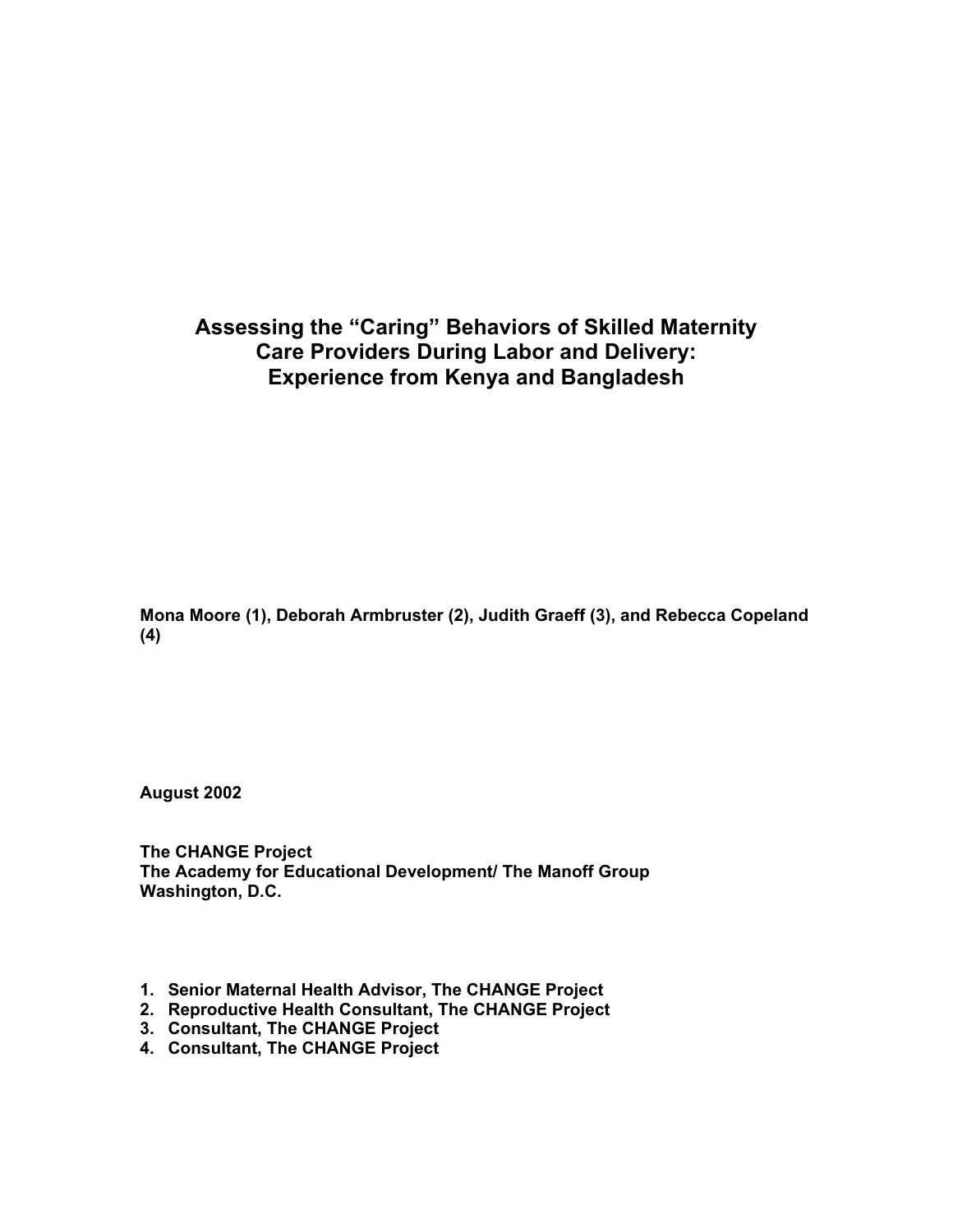# **Table of Contents**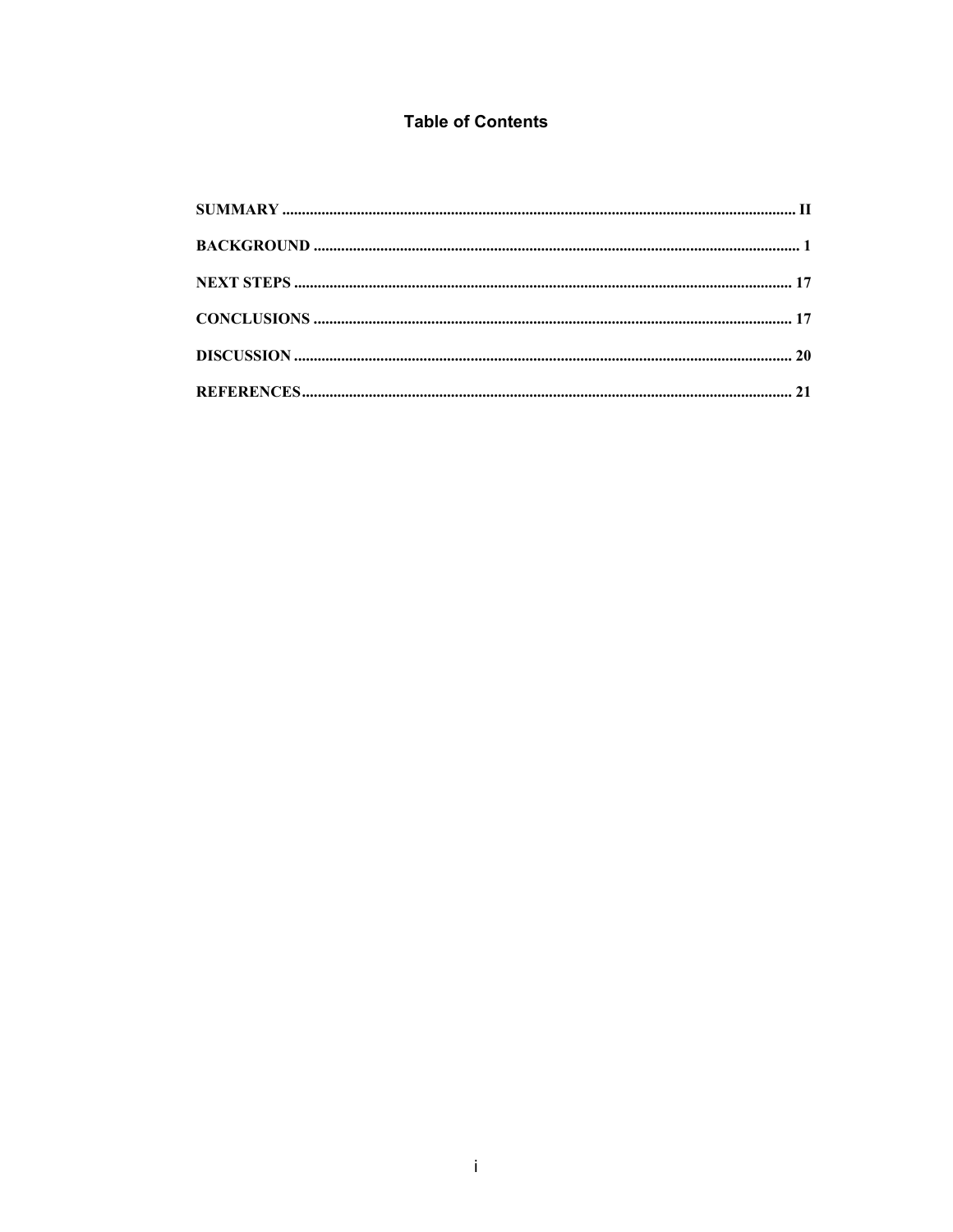#### <span id="page-2-0"></span>**Summary**

In high-maternal mortality settings, where increasing use of skilled childbirth care can potentially have the greatest impact, perceptions of the quality of modern maternity care among women, families and communities can limit use of such care. The behaviors and attitudes of maternity care providers may be as important a factor in how facility-based care is perceived as the actual technical quality of care.

This paper discusses how findings from a review of the literature and experience on maternity care provider "caring behaviors" and client satisfaction with obstetric care guided the development of tools to assess the "caring" behaviors of facility-based, skilled maternity care providers during labor and delivery.

A set of Maternity Care Provider Caring Behavior (MCPCB) assessment tools was pretested in Kenya and Bangladesh with the assistance of maternal health program planners, educators of maternity care providers, hospital supervisors, and obstetric practitioners. Their input and results from the assessment pre-tests helped to refine and improve the draft tools, and to adapt the generic models to develop locally-appropriate tools and approaches to improve the "caring" behaviors of maternity care providers.

This paper describes the tool adaptation process and pretest results. It suggests a model to test the effectiveness of the toolkit as part of a comprehensive set of behavior change interventions to improve skilled provider caring behaviors. Using the assessment activities as an initial step, maternity care providers, communities and health systems planners can collaboratively develop behavior-based strategies to address an important potential barrier to the global goal of skilled childbirth attendance for all women.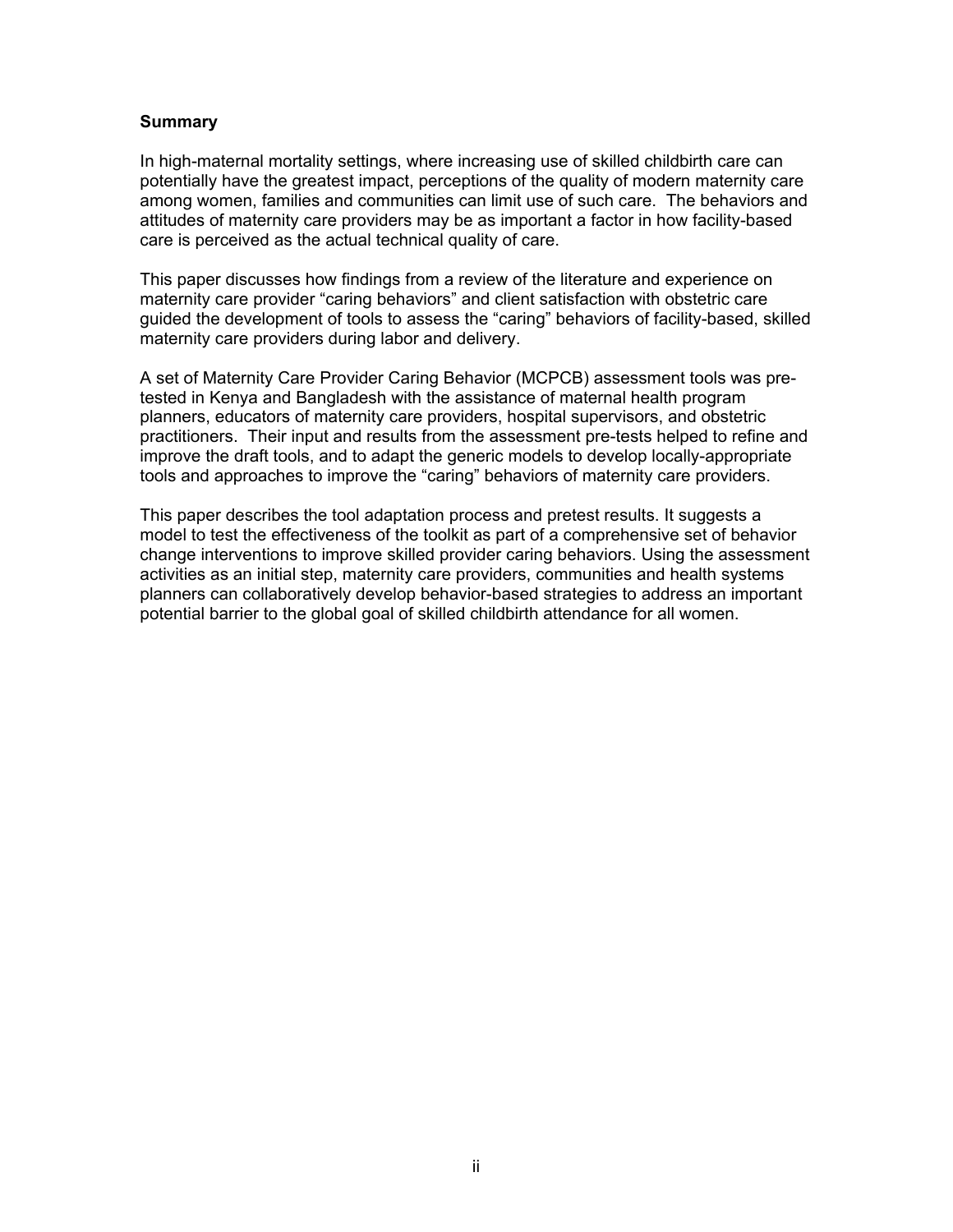# <span id="page-3-0"></span>**Background**

#### **The Need for Behavior Change among Skilled Maternity Care Providers**

For the past several years, the Safe Motherhood Initiative has focused increasingly on improving access to and utilization of skilled childbirth attendance and facility-based maternity care (9,29,40,41). Increasing the proportion of women in developing nations who deliver with skilled attendance is being advocated as the single most crucial intervention to reduce maternal mortality (41). An infusion of new funding has allowed expansion and rapid scale-up of maternal survival programs, with the primary objective of strengthening capacity to provide quality, skilled maternity care (33,66,70).

Client satisfaction with care is an important element of quality care, often determining patient's willingness to comply with treatment recommendations, thus influencing effectiveness of care (84). Many studies indicate that problems related to maternal provider behaviors and attitudes are a major barrier to utilization of skilled childbirth care. The satisfaction of households, families and communities – essential "partners" in any efforts to reduce maternal deaths - with skilled childbirth care has also been investigated (3,4,8,14,16,19,22,24,42,46,47,48,49,50,57,83,91). There is growing evidence that client-perceived quality of maternal health services, particularly provider attitudes and behaviors, has a greater influence on use of skilled maternity care than more widely recognized factors such as access or cost (6,7,28).

Women's perceptions of caring behaviors during childbirth have been studied in both developed (34,69) and developing countries (1,6,7,84,87). In Bangladesh, negative client perceptions about the quality of maternity care, including discourteous or inattentive staff behavior, are widely considered to explain the underutilization of skilled childbirth care, especially in rural areas (87, 107). Also in Bangladesh, due to community perceptions of the "dismal quality of health services" most women hesitate to seek delivery care in a hospital unless it is an emergency (1). There is increasing documentation of neglect, verbal abuse, and intentional humiliation of women during childbirth in many countries, affecting access, compliance, quality and effectiveness of maternity care (28). Skilled childbirth care providers in some settings may be "more concerned with maintaining hierarchy of status than in transformation of individual patients from sickness to health" (61).

#### **Rationale for the MCPBA Tool: Is Skills Training Enough?**

Almost all of the programs that focus on interventions to strengthen the supply side of maternal care systems include improvements in the lifesaving skills of maternal care providers (92,116), and indicators have been developed to measure the effect of skills training on provider performance (73,79,81). Most training has been focused, necessarily, on improving the essential clinical elements of quality routine maternity care, and the lifesaving skills required to treat obstetric and newborn emergencies. This includes monitoring progress of normal labor and delivery; manual removal of retained placenta, prevention and management of hemorrhage and sepsis, vacuum extraction, dilatation and curettage, resuscitation; and advanced procedures such as c- section and repair of ruptured uterus (116).

In some settings, despite such skills training, problems persist in sustaining improved clinical practice among maternity care providers (38,56,76). This documented gap in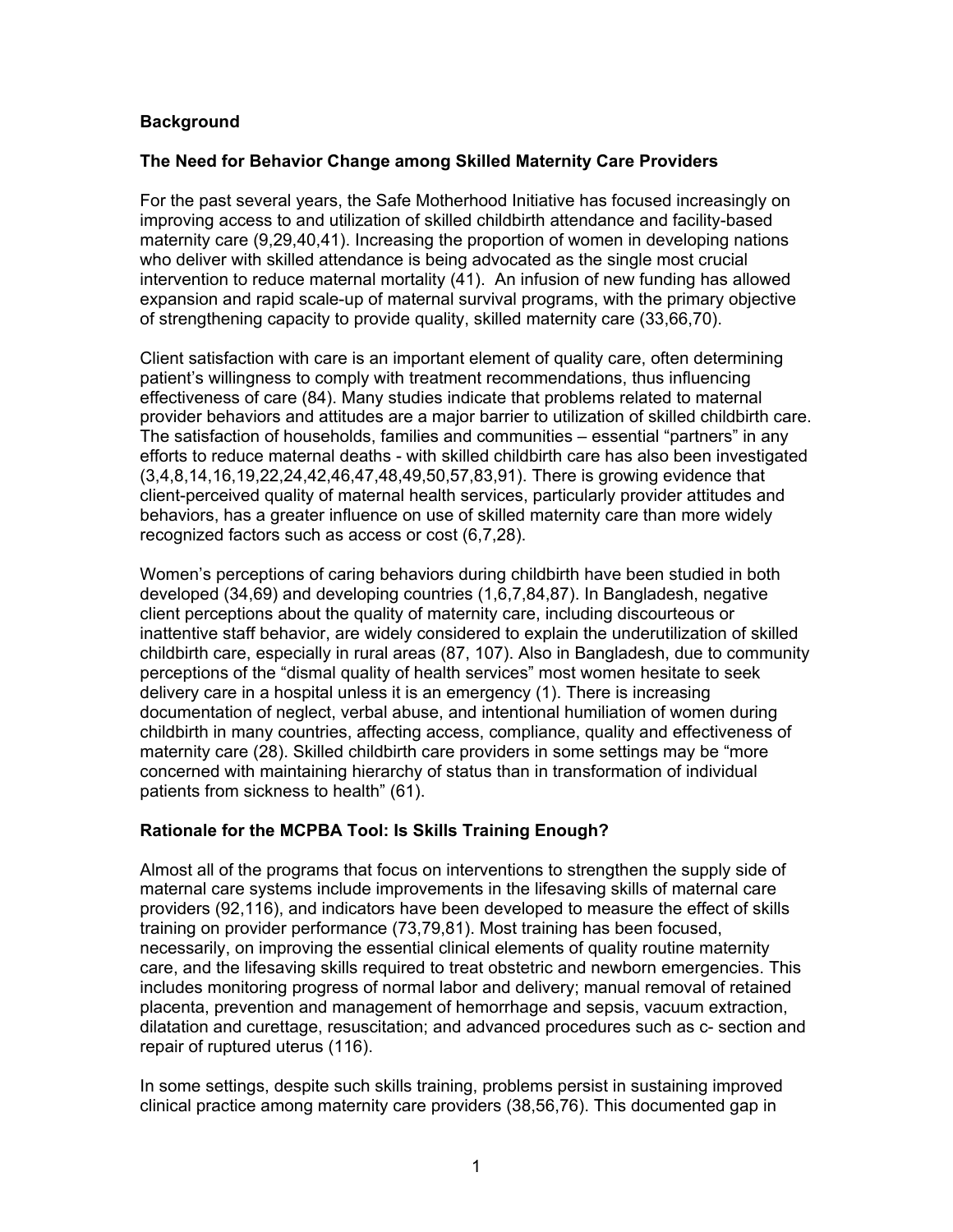establishing and maintaining new behaviors among maternal care providers despite skills training has been called "skills deficit vs. performance deficit" (39). There has been a growing recognition of new training needs for skilled childbirth care providers, and debate about where skills training ought to lie within the continuum of quality maternity care for all women (88).

An emerging theory suggests that "interpersonal competence" and "intercultural competence" for skilled providers (34) may be as important as technical competence, at least from the perspective of patient satisfaction with maternity care (100,106); and that "core competencies" for skilled providers must go beyond skills training alone. Many maternal survival programs already recognize the essential role of provider behaviors in quality of, and satisfaction with, skilled childbirth care. Most clinical skills training manuals and programs do include basic principles and guidelines for providing emotional and informational support to women and their families during normal pregnancy and birth, and also during complications and emergencies. "Core competencies" for skilled care providers have been expanded to include courteous, respectful, individualized care during birth, and awareness of and respect for cultural differences (2, 9,20,25, 26, 31,64,67, 70,116) However, as with provider skills, there have also been problems maintaining improved provider behaviors and attitudes.

Changing provider behaviors within the hierarchical system and organizational (medical) culture within which inpatient maternity care takes place presents a special challenge (56,61). As one researcher stated, compared to interpersonal counseling and communication (IPCC) skills in outpatient clinic settings, "the inpatient (maternity) facility as locus of behavior change communication is less well articulated (61)." Yet improving the quality – both the technical skills and "caring" behaviors - of inpatient maternity care becomes increasingly important as the global guidelines for the Safe Motherhood Initiative focus more on promotion of facility-based childbirth for all women.

Few tools exist that specifically define ideal skilled care provider "caring" behaviors during labor and delivery *in a format that allows the actual measurement of provider behaviors*. The Maternity Care Provider Caring Behavior Assessment tool was developed to fill this gap, and provide a foundation for provider behavior change interventions.

#### **Measuring Maternity Care Provider "Caring" Behaviors**

In 2001, CHANGE convened a small team composed of a behavioral scientist, an international midwifery trainer and a maternal health behavior change person to review a number of recently developed maternal care provider skills training manuals and documentation of training programs, to define areas of consensus, and identify gaps (21,23,53,58,82,85,94,95,97,107,109,111,112). We interviewed (electronically) more than twenty-five experienced lifesaving and midwifery skills trainers, to elicit their opinions and experience on how to identify and promote "caring" behaviors as part of skills training for maternal care providers (93). In addition, the team compiled and reviewed published literature on "caring" behaviors during labor and delivery. The following section summarizes this information, which provided the foundation for the development of the Maternity Care Provider "Caring" Behaviors Assessment (MCPBA) tool.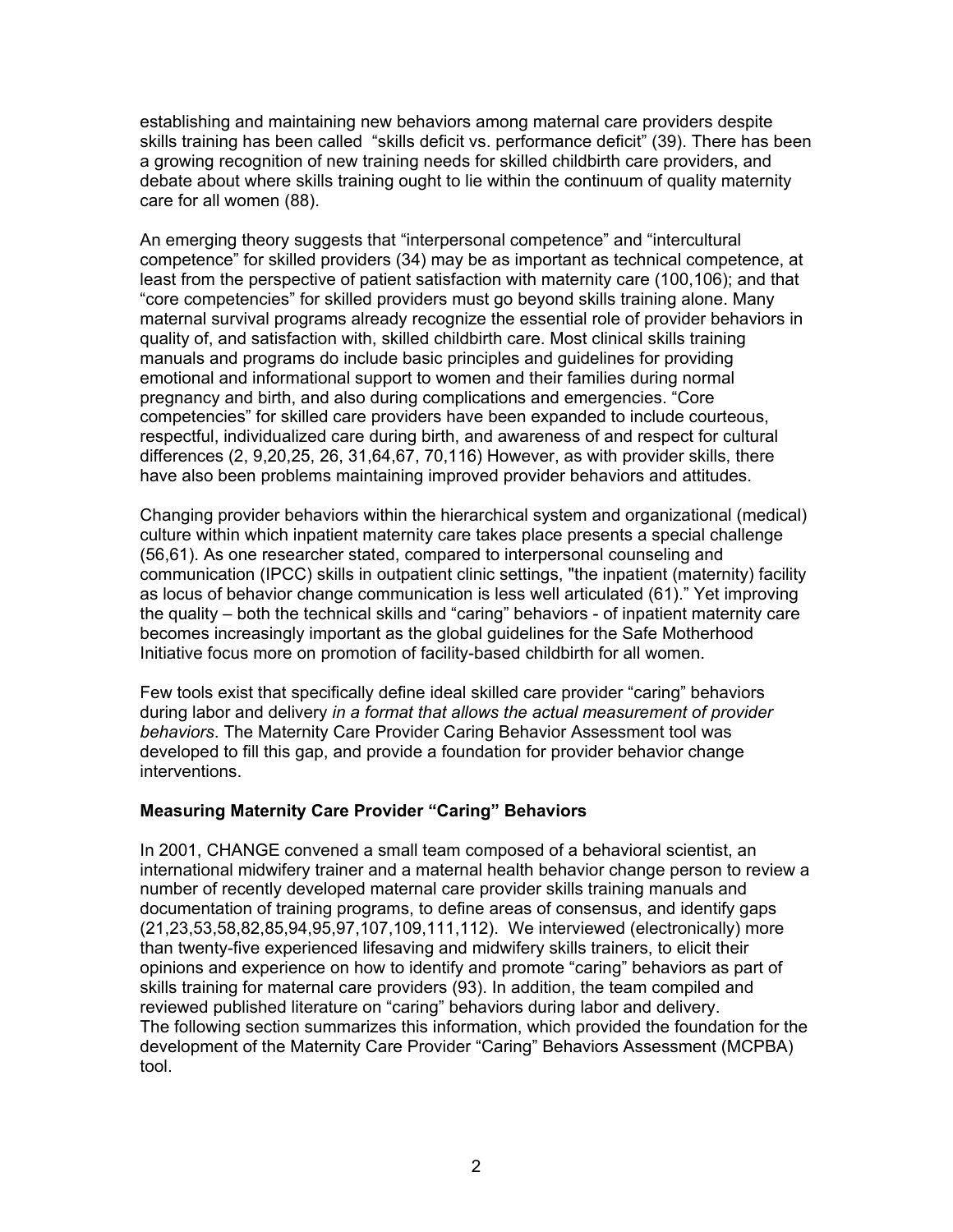Much remains to be done to develop and refine assessment tools to measure user satisfaction and provider satisfaction with quality of obstetric care (90). However, there is a substantial body of published literature that attempts to measure the contribution of caring behaviors to perceived quality of health care, in both Western and non-Western cultures. Some of the literature focuses specifically on provider caring behaviors during labor and birth (18).

The "complex and nebulous nature of caring as a concept and the contextual elements that influence its perceived meaning" in different cultures has made it challenging for researchers to standardize the definition of caring. (71,72). Therefore, some researchers have begun to develop a philosophical foundation for future study of "the science of caring" (53), and to clarify the meaning of caring (71,72). Defining the dimensions of caring behaviors can provide a framework for maternal care providers to understand caring situations, increase their awareness of potential nurse and patient "caring moments" (118), and alert them to "missed caring opportunities".

A review of the literature identifies several different instruments and models that have been proposed for the study of provider caring behaviors in a healthcare setting to study "caring behaviors" (59,118). Several different models, including a variety of specific elements of caring, have been proposed to help provide an underlying structure to the study of caring behaviors. A "Caring Dimensions Inventory" (CDI) with 25 categories of caring has been developed (59). A "Caring Behaviors Inventory" (CBI) includes categories of respectful deference to others, assurance of human presence, positive connectedness, professional knowledge and skill, and attentiveness to the experience of others (118).

One model identifies three distinct components of provider caring behaviors – verbal, non-verbal and technical competence - all three of which must occur for caring to take place. Types of caring behaviors have been divided into expressive and instrumental. *Expressive* caring behaviors establish relationships of caring, trust, faith, hope, sensitivity, touch, empathy and warmth. Support, surveillance and comfort are broad concepts associated with expressive caring behaviors. *Instrumental* caring behaviors include physical, action-oriented helping behaviors (procedures) and cognitive-oriented helping behaviors (teaching). Ten "carative factors" have also been defined (53).

#### **Provider vs. Client Perceptions of Caring Behaviors**

In the developed world, there is broad agreement that quality maternity care should be woman-centered and family centered, taking into account women's and family's views and their rights to choice, control and continuity of care. The client perspective on provider caring behaviors, specifically during childbirth, has been much more thoroughly explored. Less emphasis has been placed on the views of maternal care providers, perhaps because it is assumed that there is a universal provider point of view on the importance of caring as well as curing.

A few studies of provider perspective on caring behaviors, their actual "caring" practices, and the effect of client-provider relationships on use and satisfaction with care have been undertaken (5,12,13,27,36,52,56,89). A study in four African countries elicited provider opinions on provider/client relations, and the interpersonal dimensions of care (80). One study developed ratings for nurse-as-person as well as nurse-as-clinical care provider, based on nine "caring nurse /qualified nurse" categories (30). Use of a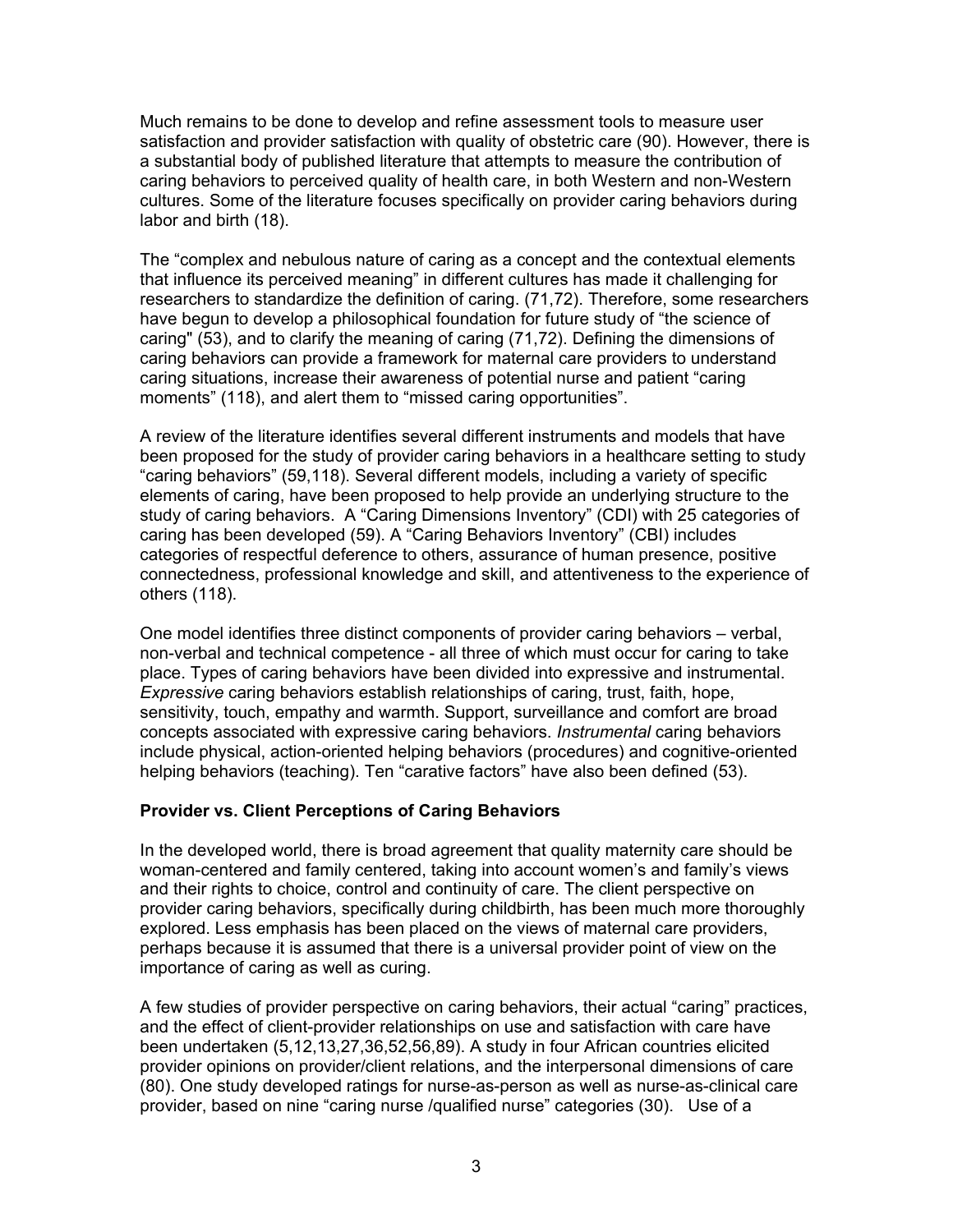"Holistic Caring Inventory" (HCI) demonstrated that health care professionals tend to view competent nursing care as quality care, while patients consider caring and interpersonal interactions, as well as curative skills, when defining quality care (115).

Using an instrument called CARE-Q, providers and patients were found to differ in their perception of how frequently providers performed caring behaviors (110). Staff often rated the frequency of their performance of caring behaviors higher than patients did. The frequency of performance of caring behaviors in this study did not match well with either the provider or the client rating of the importance of the various caring behaviors. Interestingly, in the Kenya pretest of our MCPBA tool, discussed below, the frequency of performance of caring behaviors also did not correlate well with the importance assigned to the behaviors by providers themselves (10).

One study divided caring behaviors from the patient perspective into four processes: "translating" the medical experience into lay terms; "getting to know you"; establishing trust; and "going the extra mile" (34). Patient satisfaction increased when providers informed, explained and instructed patients. Confidence and trust were enhanced when nurses "took charge" and "appeared to enjoy their work". "Going the extra mile" meant providing care beyond the basic care that was expected. Using a CARE-Q instrument, "listens to the patient" was the most important caring behavior, to both patients and providers alike. "Makes me feel as if someone is there when I need them" and "knows what they are doing" were important measures of provider caring behaviors to patients.

Interestingly, in this Western research setting, patients valued **perceived** professional competence (looks like they know how to change the I.V., etc) more than caring, while nurses valued caring more. Conversely, in a developing country setting, families and patients who had experienced obstetric emergencies were satisfied with levels of technical facility-based care and waiting times that would be unacceptable in a Western setting, as long as either the mother or newborn survived (77). Problems with attitudinal factors of providers, such as insults and disrespect to patients, were a much stronger disincentive to care use in this setting that actual quality of medical treatment received.

#### **Patient Satisfaction and Use of Skilled Childbirth Care**

Patient satisfaction with care is increasingly seen as an essential element of quality care. Satisfaction with care often determines patients' willingness to utilize skilled care, and to comply with treatment and referral recommendations, thus influencing the ultimate effectiveness of such care (84).

There is growing evidence that perceived quality of health services and satisfaction with care may have a greater influence on childbirth care-seeking behaviors than do access and cost (7). In Bangladesh, negative perceptions about the quality of services, including "inattentive, discourteous staff behavior, lack of cooperation and lack of privacy" are widely considered to explain the underutilization of rural public health facilities (87). Due to the "community-perceived dismal quality of health services", most women in rural Bangladesh hesitate to seek delivery care in hospital unless there is an obstetric emergency" (1).

Several studies have been conducted to measure patient satisfaction with care and provider caring behaviors during childbirth. In Bangladesh, an instrument called SERVQUAL, measured dimensions of care that were important to inpatients in a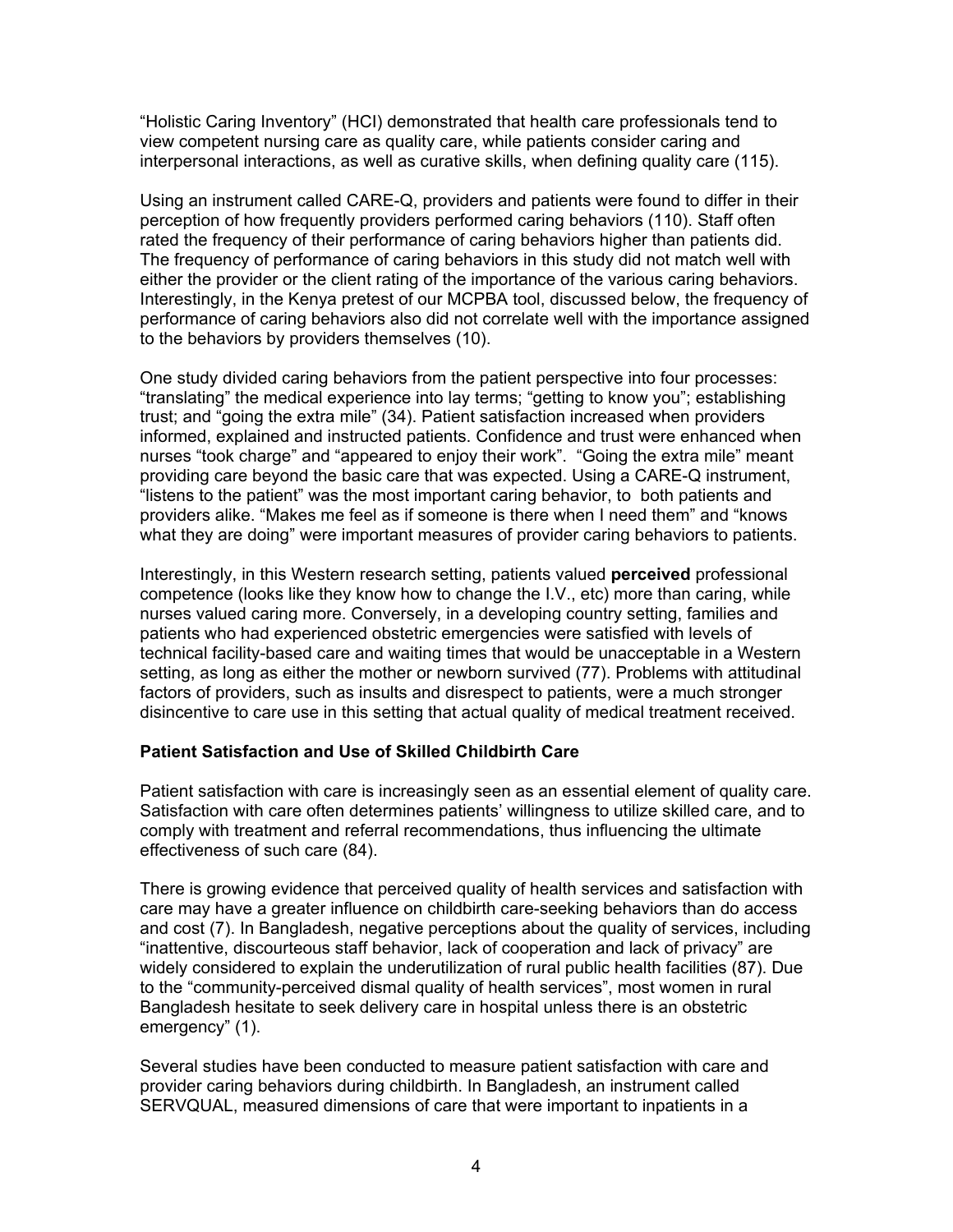maternity facility (6). One study of women's perceptions of caring behaviors during childbirth identified the behaviors perceived as most caring (69). Women who had normal births perceived behaviors in the "human needs subscale," one of the behavioral categories utilized in the study, as most caring. Women identified "help me with my care until I am able to do it for myself", "give my treatments and medications on time", and "check my condition closely" as important measures of provider caring behaviors.

To bridge the increasingly well-documented gap between institutional (provider) and patient perceptions of quality of care, programs should stress the importance of providers learning to value the types of behaviors and interactions that *patients* consider quality of care, and systematically incorporate these interactions in performance and measures of quality care (115). Several methodologies to elicit provider and client perceptions of maternity care, and to address discrepancies have been developed and implemented in Bolivia (17), Peru (45) and other rural maternal care settings (62,102).

#### **The Culture Gap: Toward a Transcultural Perspective of Quality Maternity Care**

Experience in Guatemala, Bolivia and Indonesia during the first decade of the Safe Motherhood initiative showed the importance of identifying and removing the barriers to obstetric care use that derived from a clash of cultural perspectives among clients and facility-based maternal care providers (73). A process was developed to document the cultural factors, for both "medical culture" and traditional folk culture, and to then "negotiate" a mutually acceptable compromise (17,54,55). Addressing these avoidable cultural and structural medical barriers from within the medical system increased patient satisfaction and use of inpatient obstetric services (54).

Since then, the dimensions of the cultural gap in childbirth care have been more extensively examined. Caring has been shown to be a universal value, but caring behaviors, provider's ways of expressing caring in a clinical setting, differ considerably (53). In a study of caring provider behaviors in eleven countries, caring was identified as the theoretical foundation of quality care, one of the core values agreed upon by hospital-based respondents worldwide (11). Caring behaviors across cultures were quantified using a measure of caring attributes called CAPSTI (caring attributes, professional, self and technological influences). The CAPSTI study showed that nurses caring behaviors and perceptions of caring shared much in common, while still retaining individual cultural features related to caring and its practice. It is critical to identify patients' and providers' perceptions of caring behaviors, and to respect, preserve and nurture this culturally-specific uniqueness of caring behaviors (11).

Intercultural differences in caring beliefs, values and practices are identifiable in practices observed among maternal care providers (60). A study of caring behaviors in 30 cultures showed that professional caring behaviors vary considerably among care providers of different cultural backgrounds (60). Nurses from different cultures tended to know and emphasize different care constructs for caring behaviors such as support, comfort and touch. In the cultures studied, caring behaviors were mainly provided by female caregivers, both professional and non-professional. Male "curegivers" were primarily physicians.

The thirty country study demonstrated a growing cultural gap, as modern medical technologies and practices gradually reach farther into areas where folk practice has long been a reliable, accessible, preferred source of maternal care. In many instances,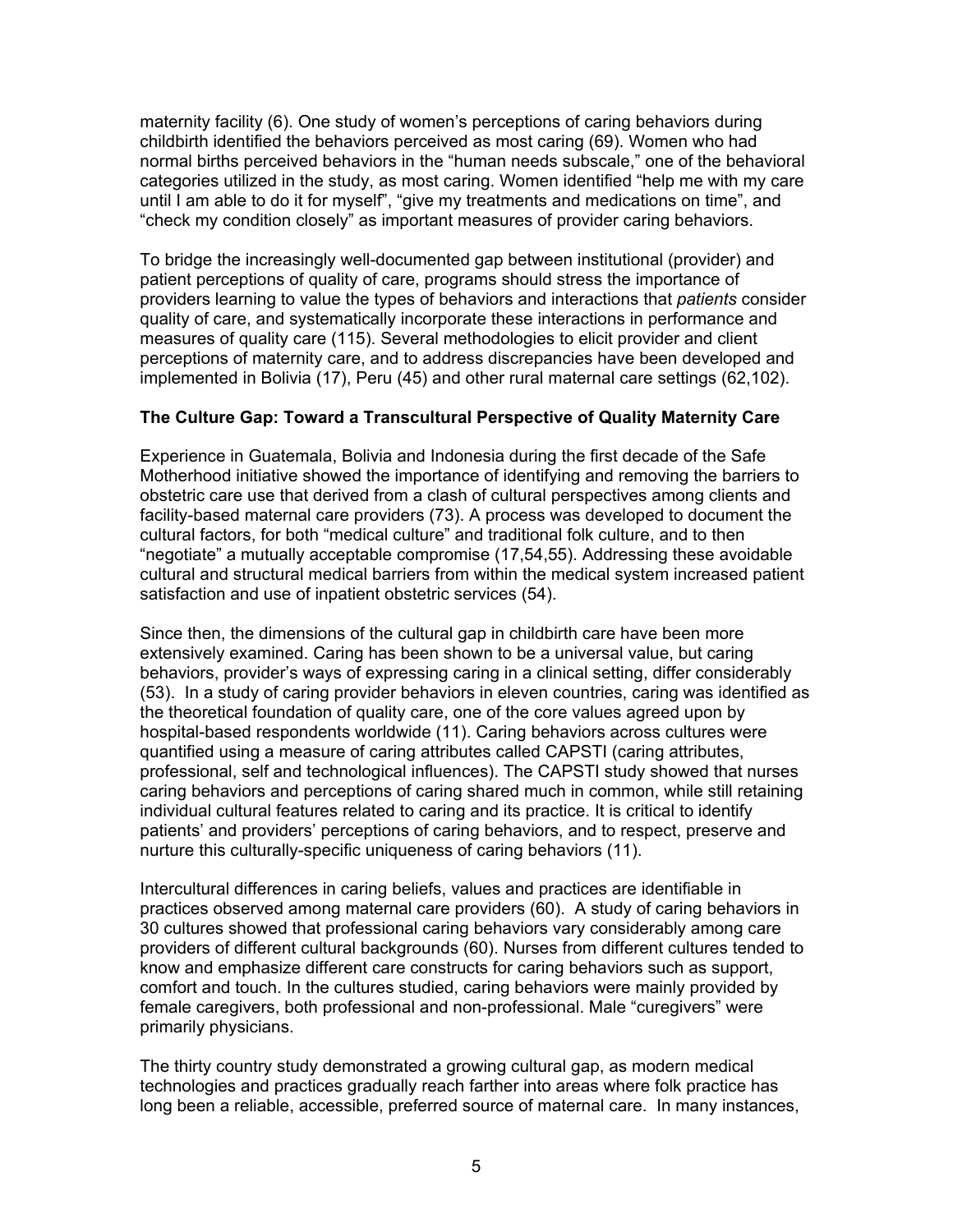providers did not know or care about traditional perceptions of obstetric illness, or the folk remedies used to treat them. This lack of provider interest in or understanding of traditional causality theories of obstetric complications, and the resultant decrease in use of skilled obstetric care, has recently been documented in Western Kenya, related to an obstetric problem known as "rairu" among the Luo people (77). Some patients perceive the incongruities between folk values and professional childbirth care as intractable and do not even consider the possibility of systems changes to reconcile cultural differences. Many women, although they recognize the safety and other advantages of facility-based delivery with a skilled attendant, still chose home birth with a traditional attendant because they value the caring, supportive behavior available in that environment.

The greater the differences between folk care values and professional care values, the greater the signs of cultural conflict and stresses between professional caregivers and lay providers. Folk providers include not only traditional birth attendants (TBAs), but also the myriad of other types of traditional and "fringe" practitioners now known to be involved in providing childbirth related care to women in traditional cultures around the world, such as shamans in rural Nepal (68), tamorgias in Egypt (75) and prayer groups in Kenya (77).

#### **Community Caring: Expanding the Concept of Caring from Individuals to Communities**

To meet the challenge of designing a health care system that is more responsive to the needs of the communities they serve, skilled maternal care providers must establish dynamic relationships with community members (86,95,101). This includes exploring the meaning of caring and quality maternity care from the community perspective. Several major themes for caring for the community have been put forward as guidelines to help facility-based care providers accomplish this (23). These include:

- reciprocal relationships (between providers and clients) and teams working together are central to building healthy communities;
- education with a focus on prevention is a key to health enhancement; and
- understanding community needs is the primary catalyst for health reform and health system change.

Tools and approaches to define "community-defined quality" (CDQ) of maternity care have been developed and tested in several countries (63). In Peru, and Guatemala community health development approaches have been successful in promoting true involvement of women and communities in the design and content of the maternal healthcare they receive (45,102).

#### **Developing the Maternity Care Provider "Caring" Behavior Assessment Tool**

Almost all of the skilled provider training programs now being implemented recognize the role of "caring" behaviors, in addition to provision of good quality clinical maternity care. Yet there did not seem to be a tool that could objectively assess the actual behaviors of individual midwives and other skilled providers during labor and delivery in a facility setting. The Maternity Care Provider "Caring" Behaviors (MCPCB) Assessment Tool was developed to address the gaps in perceived problems with provider behaviors, which contribute to lack of use of skilled childbirth attendance.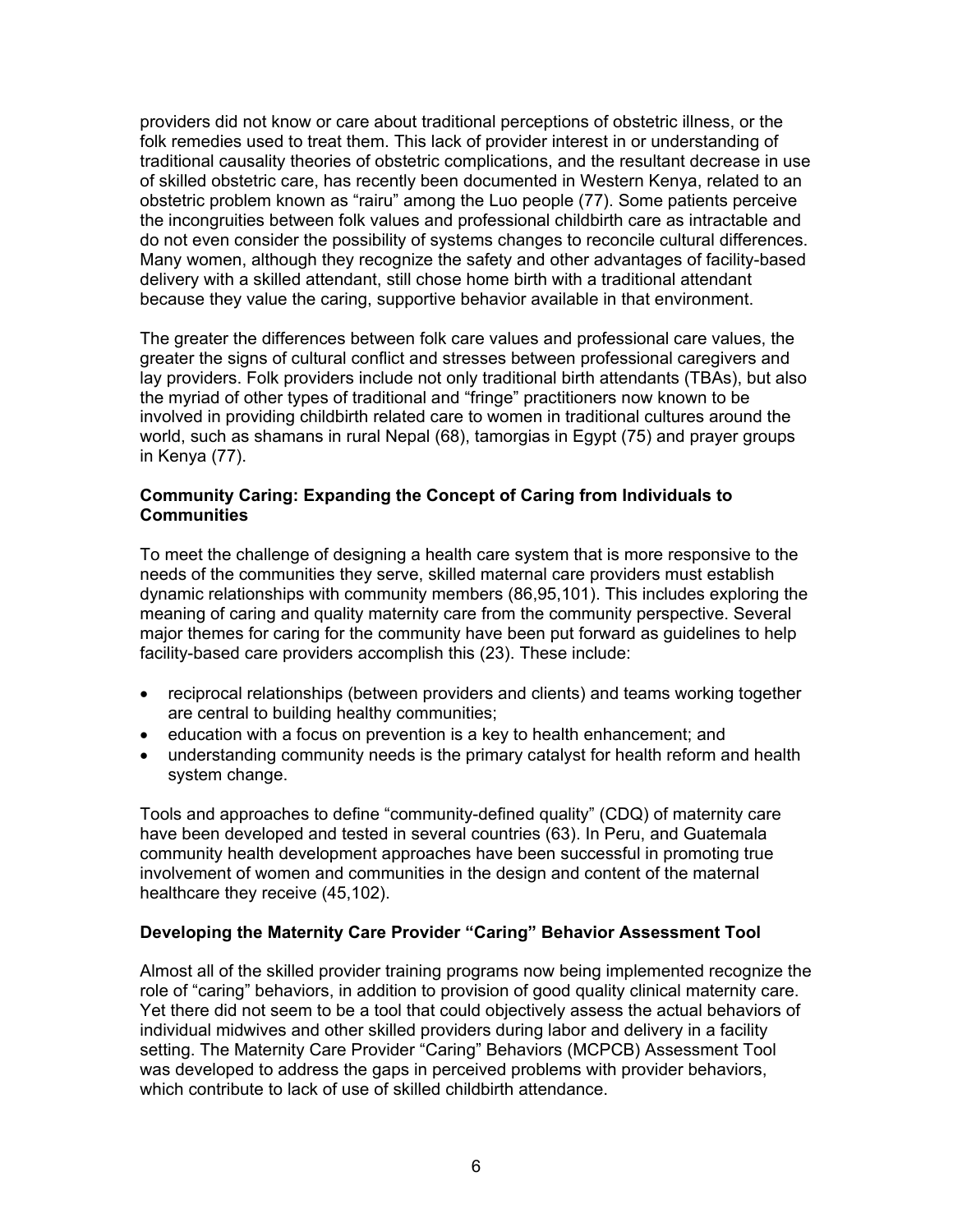The maternal provider "caring" behavior assessment tools are a set of tools to provide an observational assessment of maternity care providers "caring behaviors" during labor and delivery. The purpose of the tools is to assess, address, and improve maternal care provider behaviors during labor and delivery, a documented barrier to increased utilization of skilled childbirth attendance and facility-based childbirth.

There are several assessment tools in the complete set – caring provider-client, caring provider-provider (caring obstetric team) and caring provider-community. This paper describes only the first tool that assesses maternity care provider-client behaviors, the MCPBA tool.

As an initial step, a complete set of 97 behaviors and sub-behaviors for "caring" provider behaviors during labor and delivery was developed, and divided into seven categories. The behaviors were selected based on 1) ranking as important "caring" behaviors by clients and providers in the literature review; and 2) ability to observe and measure the behavior in a labor and delivery room setting; and whenever possible 3) evidence linking the behavior with improved birth outcome (32,74,98) for example, helping the patient to empty her bladder regularly.

Though comprehensive, the full set of behaviors was too lengthy to include in a rapid assessment tool. Therefore, a modified list of key behaviors was selected from the complete set of behaviors. Two versions of a draft "generic" provider behavior assessment tool were developed, a comprehensive one, and a condensed version that selected a few representative behaviors for each of the major categories.

The seven original categories of provider 'caring' behaviors are:

- 1. Attend to Human Needs
- 2. Be Accessible to Patient
- 3. Attend to Emotional Needs
- 4. Respect Human Dignity /Rights
- 5. Inform/Explain/Instruct
- 6. Involve Family
- 7. Incorporate Cultural Context

An eighth category, "Minimize Negative Behaviors" was added after the two pretests were conducted.

There are four parts to the complete set of provider-client maternal provider caring behavior assessment tools: 1) the maternity care provider "caring" behavior **observational assessment** tool (described above); 2) the maternity care provider "caring" behavior **self-assessment** tool; 3) the **provider focus group discussion** (FGD) guide; and 4) the **patient exit interview guide**. A user's guide and several aids for tallying data have also been designed and pre- tested.

These maternal provider "caring" behavior assessment tools collect data to help assess provider behaviors in several ways.

1) The maternal provider "caring" behavior assessment tool collects three types of information: background information and clinical data on a patient in the process of labor/delivery, basic information on the clinical setting on the labor and delivery unit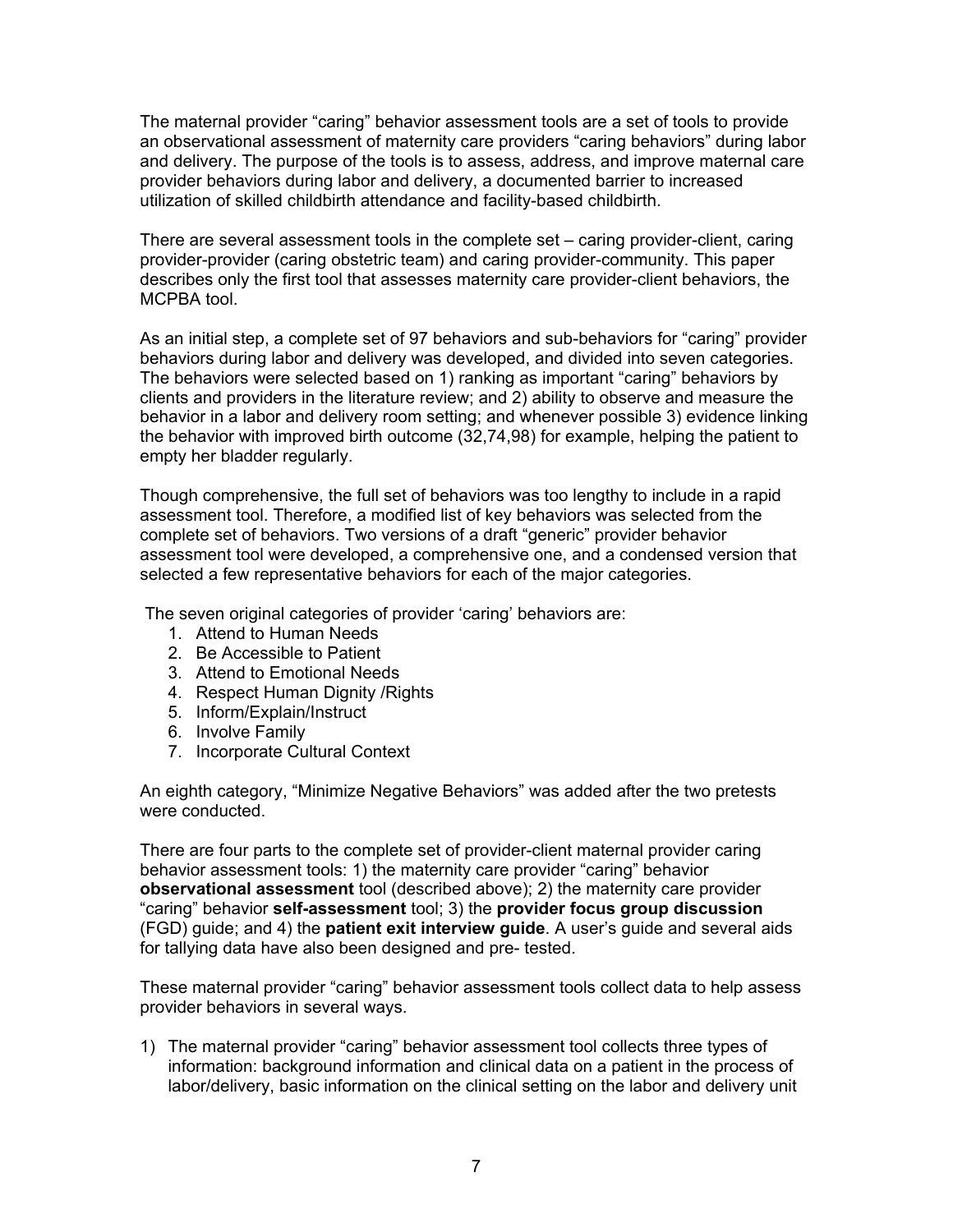(type of staff present, patient-to-provider ratio, number of students present). These factors can influence the ability of providers to provide care to patients.

- 2) The maternal provider "caring" behavior self-assessment tool contains the full list of ninety-seven provider "caring" behaviors. In the self-assessment, individual midwives and other maternal care providers rate themselves on their own performance in caring behaviors and provider/client interaction. This self-assessment information is then compared to the external observer's assessment of that same provider's performance.
- 3) The maternal provider focus group discussion (FGD) guide takes place after the external provider behavior assessment and the self-assessment have been completed. The maternal providers who participated sit together to discuss the assessment activities as a group. A brief description of the results can be given, and FGD participants have the opportunity to comment on aspects of provider behaviors that cannot be observed through use of the assessment tool. For example, providers can discuss which behaviors are most important, which are easiest to perform, which behavior gaps would be easiest for them to improve, and what resources they would need to motivate them to improve behaviors.
- 4) The patient exit interview guide provides information gathered from patients and their families as they leave the labor and delivery unit. Their perspective can be compared with the actual observations made using the assessment tool to see the extent to which patient perceptions of care and actual observed care correlate.

The information gathered from use of the provider-client behavior assessment tools can be used for several purposes. It can help to determine the amount and quality of caring behaviors that are part of current maternal provider's practice during labor and delivery. It can also elicit provider perceptions of the content and quality of their caring behaviors, and interaction with patients and families during labor and delivery. It can provide insights into barriers to improved provider behaviors, as well as potential motivating factors, and resources needed to promote provider (and client) behavior change. It can also document the point of view of the client as she is leaving the labor and delivery unit. Program planners and maternal care providers can use the combination of information from different sources to develop an evidence-based, participatory plan to improve the behaviors of maternity care providers during labor and delivery.

The tools can be used at national level, district hospital level, and/or health center level.

- National program planners can use the tools to design strategies and interventions on a larger scale to improve the behaviors of maternal care providers during labor and delivery.
- Pre-service midwifery educators/tutors can use the tools to serve as practical behavioral guidelines to strengthen the pre-service behavioral training of midwives and other maternal health care providers.
- In-service training coordinators can use the tools in a similar way as a part of ongoing in-service educational activities.
- Supervisors of labor and delivery units can use the tools to help assess the content and quality of their staff's behaviors on the job.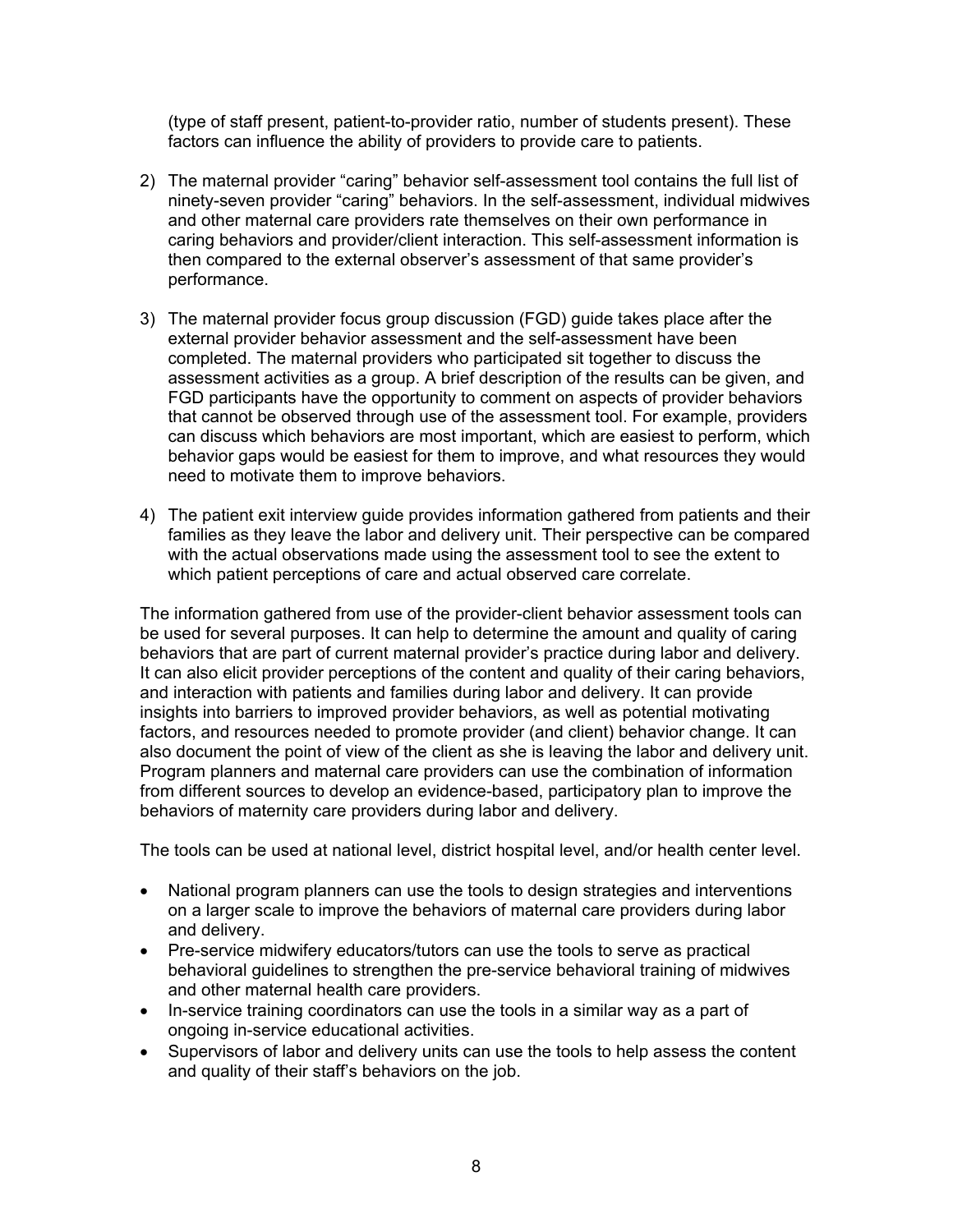• It can also be used as a supervisory tool, providing an objective basis to demonstrate improvements in client/provider interaction and maternity care provider behaviors.

 The combined results of these initial assessment tools provide the basis for design of a set of locally appropriate provider behavior change interventions that are a follow-up to the assessment activities.

#### **Pre-testing the draft MCPCB assessment tools in Kenya and Bangladesh**

A generic set of "caring" behavioral guidelines can only recommend broad categories of behaviors and suggest individual behaviors that represent the types of behaviors that could be included in each category, based on existing models. Specific behavioral categories and actual behaviors that are appropriate and acceptable in the sociocultural context of each country must be negotiated locally. The key elements of the adaptation and pretest process implemented in Kenya and Bangladesh were:

- 1. Key informants adapt the generic tool for their facility/country settings.
- 2. Key informants suggest ways to use the tool in future activities to improve providers' caring behaviors
- 3. Select facilities appropriate for testing the tool.
- 4. External (consultant plus local counterpart) assessment/observations of providerpatient interactions in Labor/Delivery Unit
- 5. Provider self-assessments, focus group discussions, and patient exit interviews.

#### **Adapt the Generic Tool**

In early 2002, working with midwives, physicians and other maternal health and survival program planners and policy makers in Kenya and Bangladesh, CHANGE adapted the "generic" behaviors and assessment tools to reflect local maternal care settings and program needs in the two country settings. A set of locally-appropriate maternity care provider "caring" behavior assessment tools was designed and pre-tested in each country. These draft provider behavior assessment tools are now ready to be tested on a larger scale. The process by which they were developed can serve as a model for other countries to follow to develop their own maternal provider "caring" behavior assessment tools.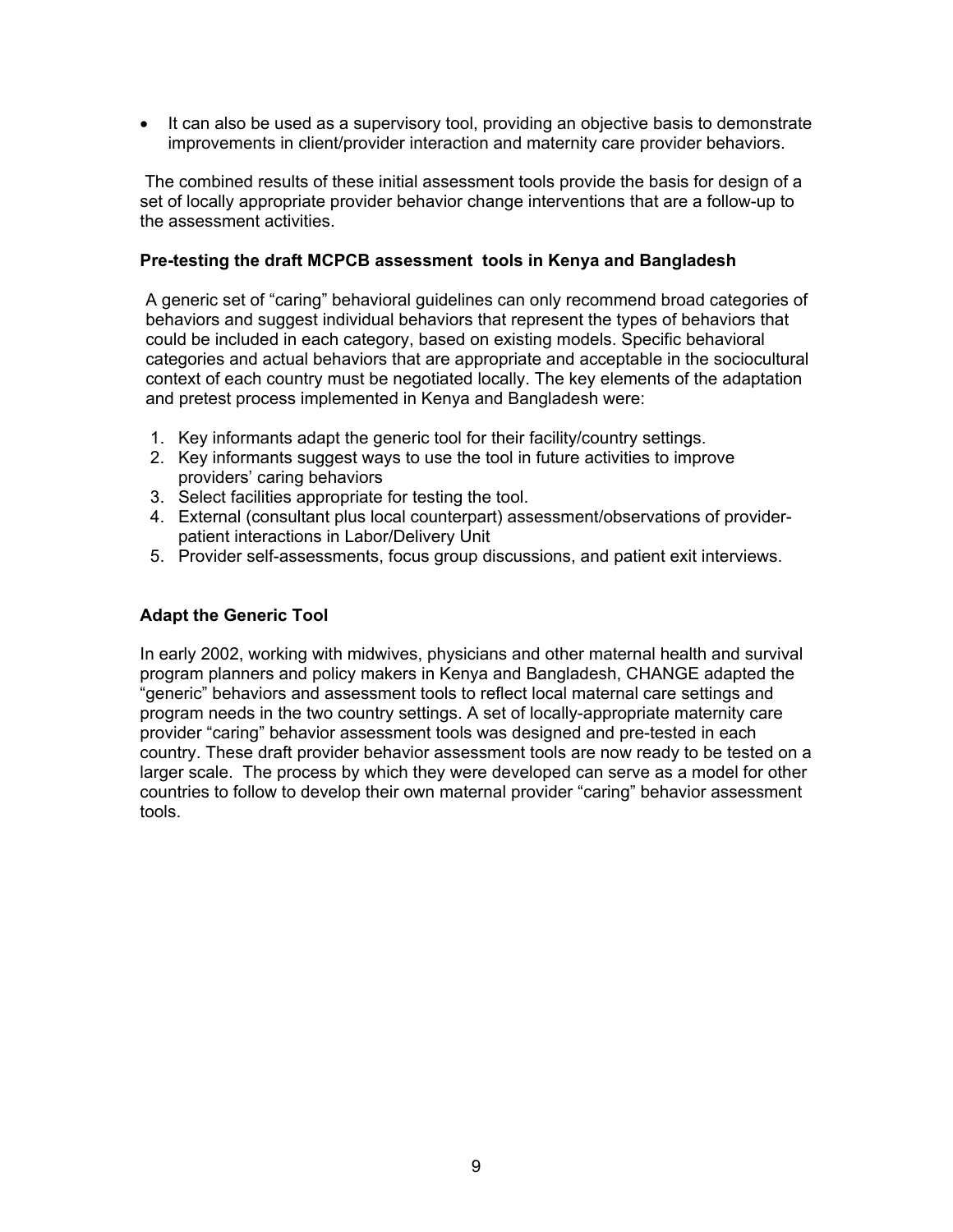| <b>INDICATOR</b>                               | <b>KENYA</b> | <b>BANGLADESH</b> |
|------------------------------------------------|--------------|-------------------|
| <b>FERTILITY</b>                               |              |                   |
| Contraceptive prevalence-<br>modern method (%) | 32           | 42                |
| <b>Total Fertility Rate</b>                    | 4.7          | 3.2               |
| <b>SERVICE UTILIZATION</b>                     |              |                   |
| Deliveries in health facilities (%)            | 40           | 8                 |
| Deliveries by skilled health personnel<br>'%)  | 44           | 12                |
| ANC at least one visit (%)                     | 92           | 37                |
| Tetanus toxoid coverage, 2+ doses (%)          | 51           | 64                |
| <b>MORTALITY</b>                               |              |                   |
| <b>Maternal Mortality Ratio</b>                | 590          |                   |
|                                                |              |                   |

**Table 1. Comparison of Pretest Sites Maternal Health and Safe Motherhood Indicators** 

Sources: KDHS, 2000; BDHS, 2001; Mitra et al 1997; UNICEF 1999; World Health Organization 1999.

# **Select Facilities to Test the Tool**

Key informants and CHANGE partners in each country identified facilities that were representative of typical maternity care settings. The sites selected were convenient and purposive, with high volume of births being an important criterion.

In Kenya, two public facilities were selected as pretest sites, one urban and one rural. The urban site is a large maternity hospital in Nairobi (and one of the busiest in Africa). It is a teaching center and manages some 22,000 births a year. The rural district hospital also has a high volume of maternity patients, but compared to the urban site, equipment and supplies are limited and the infrastructure is in need of repair. Both facilities treat complicated obstetric cases, including surgical cases.

In Bangladesh, four facilities were selected to represent urban, rural, private and public maternity care environments. The public urban hospital, the largest pretest site, serves as a training institute and manages 6,500 deliveries annually. The private urban facility and the two rural facilities had a smaller number of obstetric patients, which is typical in a country such as Bangladesh, where utilization of facility-based obstetric care is low. All of the four pretest facilities manage other types of obstetric cases in addition to routine delivery, including surgical cases. Equipment appeared adequate and basic supplies for deliveries are purchased from outside sources by the patient.

Table 2 presents the characteristics of selected facilities, including average number of deliveries, the type and numbers of providers present during the observation period, and the number of patients observed in each facility.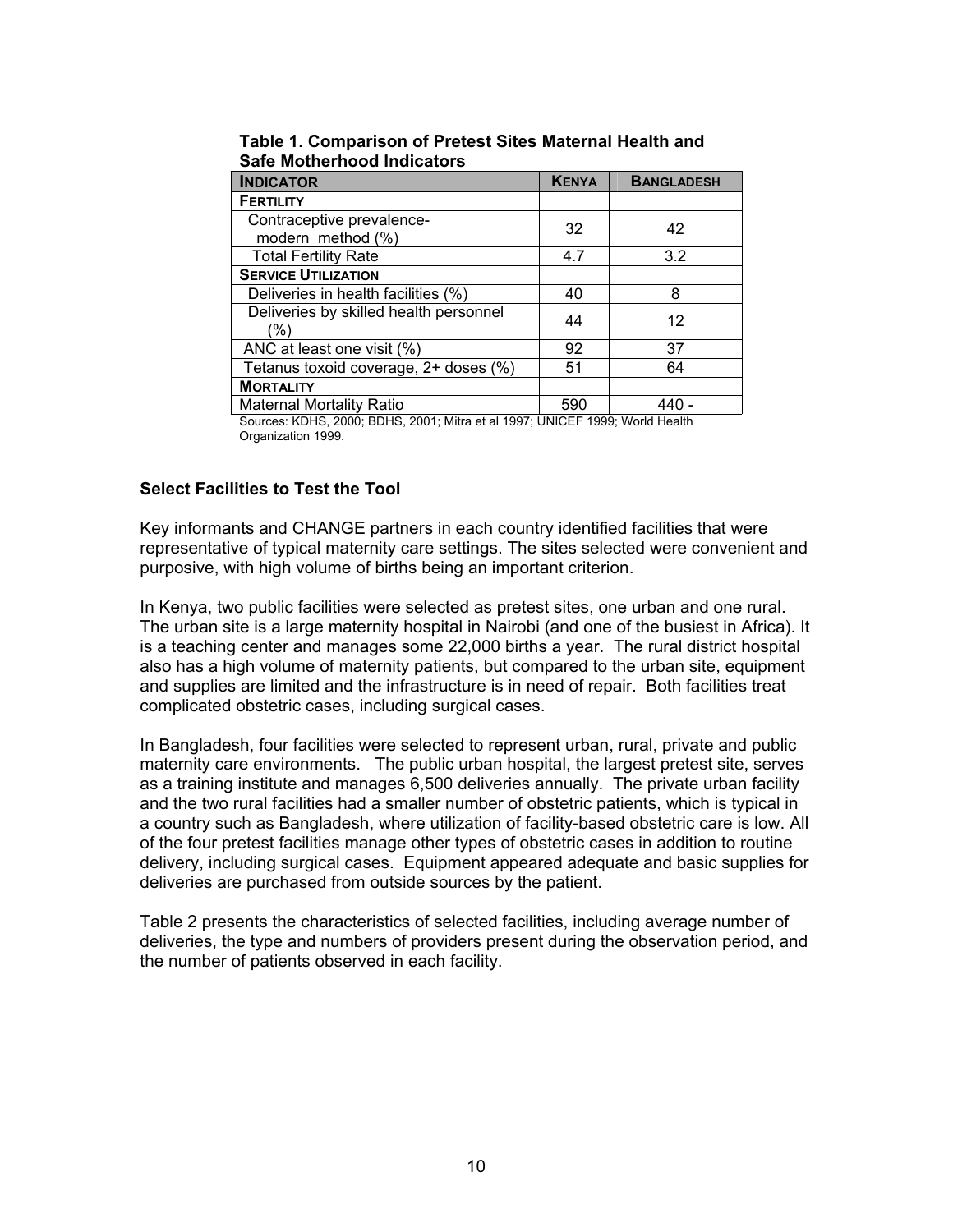|                                                               | <b>KENYA</b>                               |                                                  | <b>BANGLADESH</b>                                                                          |                                                |                                                   |                                       |
|---------------------------------------------------------------|--------------------------------------------|--------------------------------------------------|--------------------------------------------------------------------------------------------|------------------------------------------------|---------------------------------------------------|---------------------------------------|
| <b>Type of facility</b>                                       | Urban<br>public<br>hospital                | Rural<br>public<br>hospital                      | Urban public<br>hospital                                                                   | Urban<br>private<br>hospital                   | Rural public<br>hospital                          | Rural<br>private<br>hospital          |
| Ave. no. of recorded<br>deliveries per day                    | 60                                         | 25                                               | 14                                                                                         | 5                                              | 3                                                 | 4                                     |
| Type of providers on<br>staff                                 | <b>Midwives</b><br>Students*<br>Physicians | <b>Midwives</b><br><b>Students</b><br>Physicians | Nurse-MWs**<br>Community MW<br>FWVs***<br>Physicians<br><b>Students</b><br>Ayas (cleaners) | Nurse-MWs<br><b>FWVs</b><br>Physicians<br>Ayas | Nurse-MW<br><b>Students</b><br>Physicians<br>Ayas | Nurse-MW<br>Jr. midwife<br><b>TBA</b> |
| No. of<br>Staff in unit<br><b>During observations</b><br>**** | 11                                         | $20+$                                            | $\overline{7}$                                                                             | 5                                              | 2                                                 | 3                                     |
| Ave. no. of Patients in<br>unit during<br>observations        | 20                                         | 10                                               | 3                                                                                          | 1                                              | 2                                                 | $\overline{2}$                        |
| <b>Staff:patient ratio</b>                                    | $\overline{2}$                             | $2+$                                             | 2.3                                                                                        | 5                                              | 1                                                 | 1.3                                   |
| <b>No. of Patients</b><br>observed<br>In pretest              | 5                                          | 7                                                | 9                                                                                          | 1                                              | 1                                                 | 1                                     |

**Table 2. Characteristics of Facility Selected for Pretest of Tool** 

**\*** Student nurse-midwives \*\* Nurse-midwives \*\*\*Family Welfare Visitors \*\*\*\*Excludes physicians, who usually visited the unit but did not remain.

#### **Assessment /Observations of Provider-Patient Interactions in Labor/Delivery Unit**

Permission was obtained for the CHANGE consultant and a local midwife counterpart to conduct observations over a period of several days in the labor and delivery unit in each facility from hospital directors of the facilities selected. The observers were seated in a place that allowed them to observe the patients and their interactions with providers, but did not interfere with the flow of patient care. In facilities with few patients, all the patients in the labor/delivery unit were observed. In the busier facilities, patients in active labor were selected through chart reviews and discussions with staff.For logistical reasons, observations took place only during the day. It would be extremely useful to conduct the assessment during the evening and night shifts as well.

Using the tool itself to record assessment results, the observers placed a mark (check or tick) next to each behavior any time it was performed by **any** health provider for the patient being observed. One assessment form was completed for each individual patient, but the behaviors of any maternity providers who gave care to the woman were all recorded on the one card.

A total of 24 labor and delivery patients were observed, over a total of 90 hours. Self– assessments were completed by 22 staff midwives, most of whom had participated in the observational assessment. Thirteen patient exit interviews were conducted, and a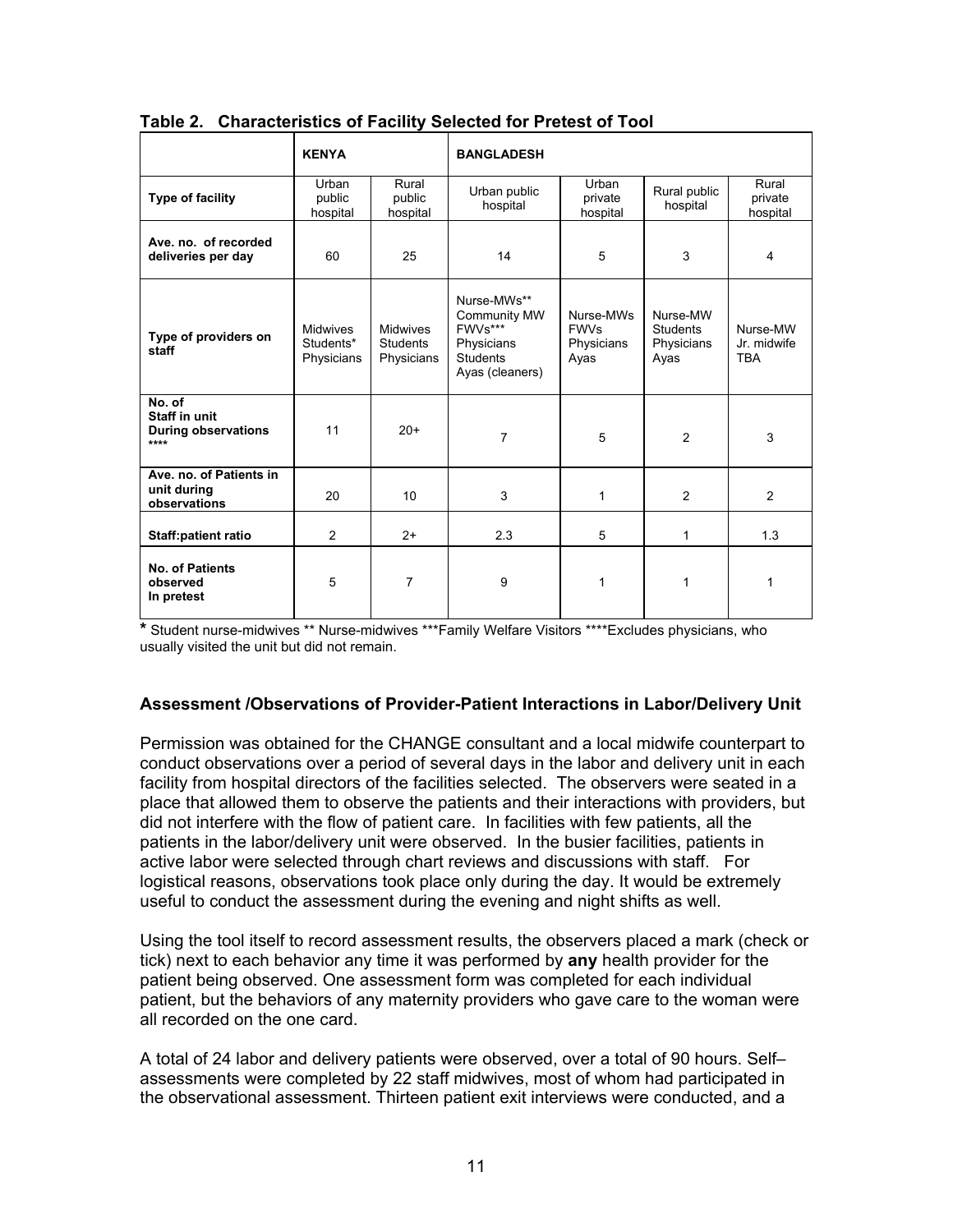total of 17 staff midwives and midwife tutors participated in focus group discussions. Caution should be used in interpreting results obtained from the small number of patients and maternity care providers observed. It is important to remember that this initial activity was simply to pre-test the utility of the assessment tool, not to make any large-scale generalizations or conclusions about provider behaviors.

#### **Observations of Provider Caring Behaviors during Labor and Delivery**

#### **Results from Kenya**

Twelve patients were observed, five in the urban facility and seven in the rural facility. Roughly 40 hours of observation took place over six days, (five to seven hours a day for three consecutive days in each facility). During the observation period, the minimum staff/patient ratio was approximately two to one in both the urban and rural facility.

In both the rural and urban Kenyan facilities, a minimal amount of provider-patient interactions were observed, whether "caring" behaviors or providing actual clinical care. A total of 52 caring behaviors were observed and recorded among the 12 patients during the observation period. On average, each patient received only four caring behaviors (out of a total possible 27 "caring" behaviors and six basic elements of routine clinical monitoring/care) The caring behaviors performed for a given patient ranged from zero to 12. Six of the 12 patients observed received less than the average number (four) of caring behaviors. Provider caring behaviors were somewhat more frequently performed in the urban facility (total of 36 behaviors among five patients) than in the rural facility (26 behaviors among seven patients).

There was a similarity in the frequency and type of caring behaviors performed by Kenyan providers in both the urban and rural facilities (Figure 1). No behaviors from the categories 'Involve Family' or 'Incorporate Culture' were observed in either the rural or urban setting. Negative behaviors were observed toward only one patient (not shown in the figure). Because family members, who could potentially have provided some of the "caring" care and attended to their patient's basic human needs, are not allowed on the wards, social support to laboring women was minimal. Interestingly, in both settings, an extremely minimal amount of touching the patient occurs during labor and delivery. It was not possible to determine if fear of the possibility of HIV/AIDS transmission during birth contributed to this "no-touch" policy, or if other cultural factors were involved.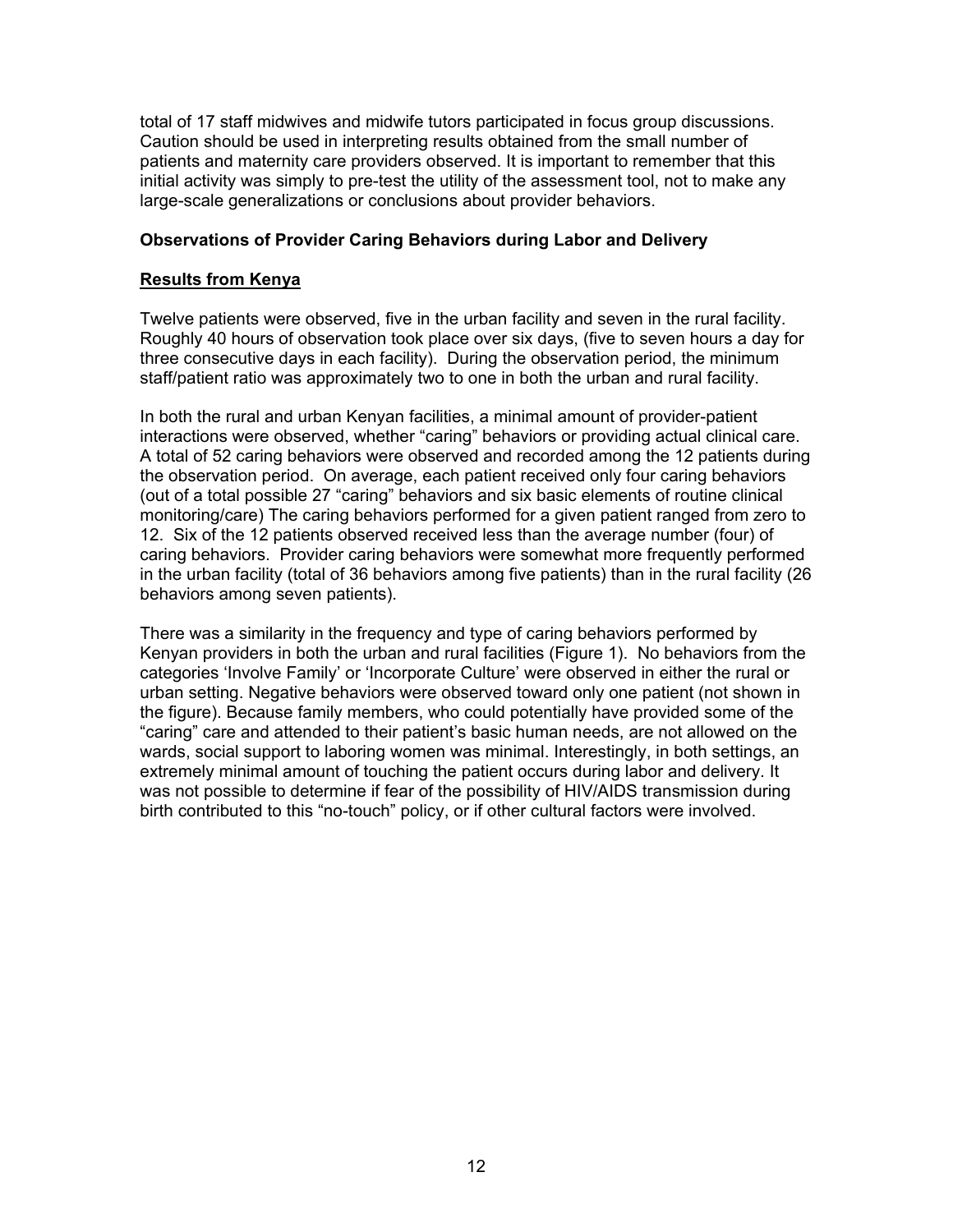

Fig. 1 presents the most commonly observed provider caring behaviors. In both Kenyan facilities, 'observing and talking' to patients was the most common caring behavior observed, followed by advising the patient about their breathing and/or position for comfort. The least common provider behaviors (each observed only on one occasion) were related to being

accessible to the patient - "comes quickly when called" and "responds to questions completely and politely."

#### **General Observations in Kenyan Pretest Sites**

Despite the primary objective of assessing provider caring behaviors during labor and delivery, it is often difficult to ignore aspects of routine clinical care that are taking place simultaneously in and around the labor unit. In Kenya for example, observers were impressed by the comprehensive nature of infection control procedures on the ward.

Some problems were noted with incomplete data entered in the delivery record books in both the urban and rural facilities, perhaps due in part to the high volume of deliveries. One notable concern is the lack of use of the partograph, a charting tool that should routinely be used to help monitor progress of labor. Providers at either the urban or rural sites did not routinely use the partograph contained in each individual patient chart. Providers at the urban site said they were too busy to fill in the graph.

Two observations at the rural site, the need to house antenatal patients and delivery patients in the same room and serious equipment shortages, may have a negative impact on quality of care.

#### **Results from Bangladesh**

A total of 12 patients were observed, nine patients in the public urban facility, and one patient each in the three other facilities. Approximately 50 hours of observation took place over seven days. The staff/patient ratio varied by facility, ranging from one to one, to one to five.

Although the number of patients observed was the same, the quantity of caring providers behaviors observed in the Bangladesh settings was three times higher than observed in Kenya. A total of 152 caring behaviors were observed over the six days of observations. On average, providers performed 13 caring behaviors per patient during the observation period. This average, however, masks considerable disparities among facilities.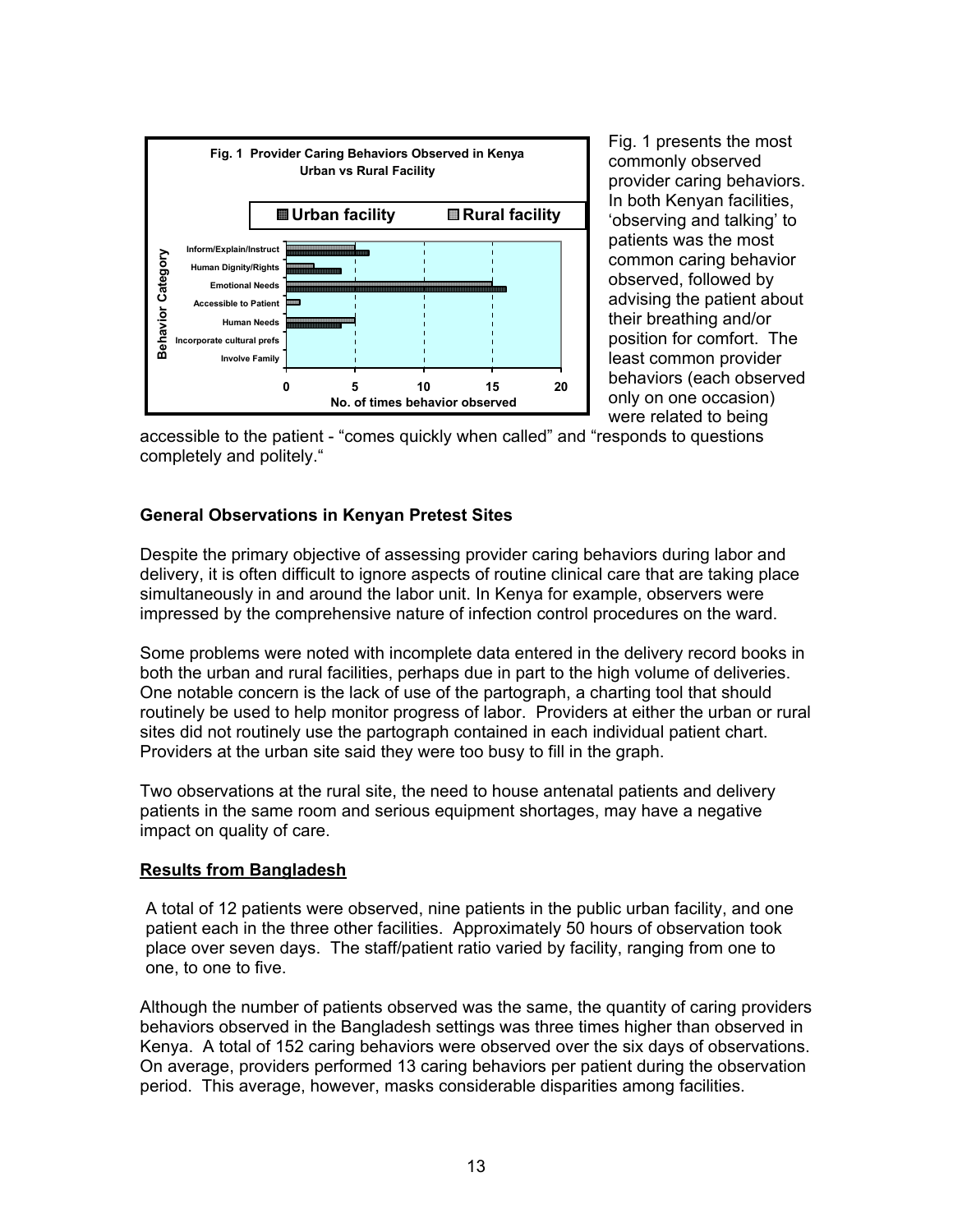

A wide variation in the number of caring behaviors was observed by type of facility (Figure 2). The one patient observed in the private rural facility received the most caring behaviors during labor and delivery (44). This represents a repeat

of some caring behaviors multiple times. An average of 11 caring behaviors per patient was observed among providers in the public urban site. Seven caring behaviors were provided per patient at the private urban facility, and three caring behaviors per patient at the public rural facility.

Figure 3 presents the most commonly observed provider caring behaviors for the four facilities combined. Touching and other culturally appropriate ways of demonstrating caring to patients was the most common caring behavior observed. Advising the patient about their breathing and/or position for comfort, and making statements to reassure the patient were the next



most commonly observed caring behaviors.

Caring behaviors regarding family involvement were regularly provided to the one patient observed in the urban private facility. In the urban public facility, family involvement occurred only when family members were able to make their way onto the ward without being discovered. Two patients were allowed to perform a religious/cultural (Hindu) behavior, massaging the laboring woman's abdomen with oil.

In all but the private urban facility, the least common caring behaviors provided to patients were related to provider accessibility. Although ensuring privacy, which includes avoiding unnecessary bodily exposure of the patient, ranks low on the list of observed behaviors, it should be noted that on occasion patients themselves did not try hard to keep themselves covered. Negative behaviors were observed three times, twice toward the same patient, in the rural public facility.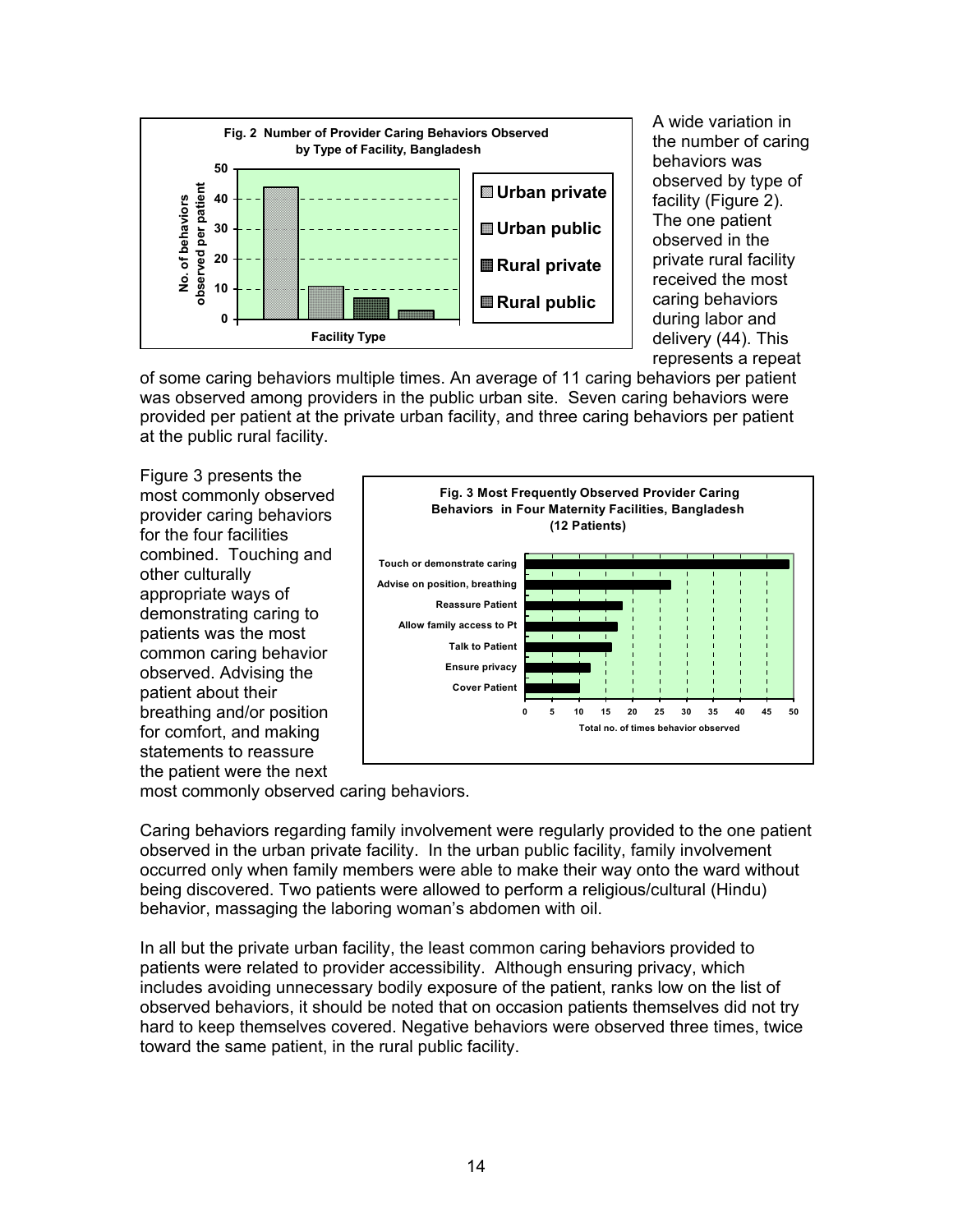Compared to patients in the public facilities in Kenya, patients in public facilities in Bangladesh received twice as many caring behaviors (Table 4). Staff/patient ratios were similar in both places, roughly two providers per patient. The number of student providers in Kenya was higher than in Bangladesh. Providers in both places performed similar types of caring behaviors (Table 5). Compared to Kenya, in Bangladesh family members were allowed slightly more family involvement, albeit not deliberately.

#### **General Observations at Pretest sites in Bangladesh**

As in Kenya, partographs were little used as part of routine recordkeeping during labor. The presence of family for support during labor was infrequent. The lithotomy position is almost exclusively used for delivery, and c-section rates are unusually high. Ayas play a critical role in direct patient care, "caring," and infection prevention during facility-based labor and delivery.

#### **Focus Group Discussions (FGDs) Among Maternity Care Providers**

In both countries where the assessment tools were pre-tested, focus group discussions were conducted among nurse-midwives working in the labor and delivery units where observations were conducted. One FGD was conducted in the rural Kenyan facility. Two FGDs were conducted in Bangladesh, one each in the urban public and rural private facilities. Each FGD had five to six participants.

Participants were asked to review the generic list of caring behaviors and to discuss which caring behaviors they thought were more important and why. They were also asked which of the caring behaviors were the easiest for them to perform.

Table 3 shows that in Kenya there was a correlation between behaviors that midwives thought were important, and behaviors they thought were easiest to perform. There was, however, little correlation between behaviors perceived "more important" and "easy to perform" behaviors and the behaviors actually observed during the assessments in the facility (right hand column).

| "Most Important" Caring<br><b>Behaviors</b> | "Easiest to Perform"<br><b>Caring Behaviors</b> | <b>Actual Caring</b><br><b>Behaviors</b><br><b>Observed</b> |
|---------------------------------------------|-------------------------------------------------|-------------------------------------------------------------|
| Welcoming the patient                       | Welcoming the patient                           | 0                                                           |
| Ensuring privacy                            | <b>Ensuring privacy</b>                         | 0                                                           |
| Observe and talk to<br>the patient          | Observe and talk to<br>the patient              | 19                                                          |
| Explain what you are doing<br>and why       | Explaining                                      | 0                                                           |
| Listen to what the patient tells you        | Orienting the patient                           |                                                             |
| Use respectful and polite language          |                                                 |                                                             |
| Respond when patient calls                  |                                                 | 0                                                           |
| Be accessible to the patient                |                                                 |                                                             |

|  |  | Table 3. Comparison of Kenya FGD Results and Observations |
|--|--|-----------------------------------------------------------|
|  |  |                                                           |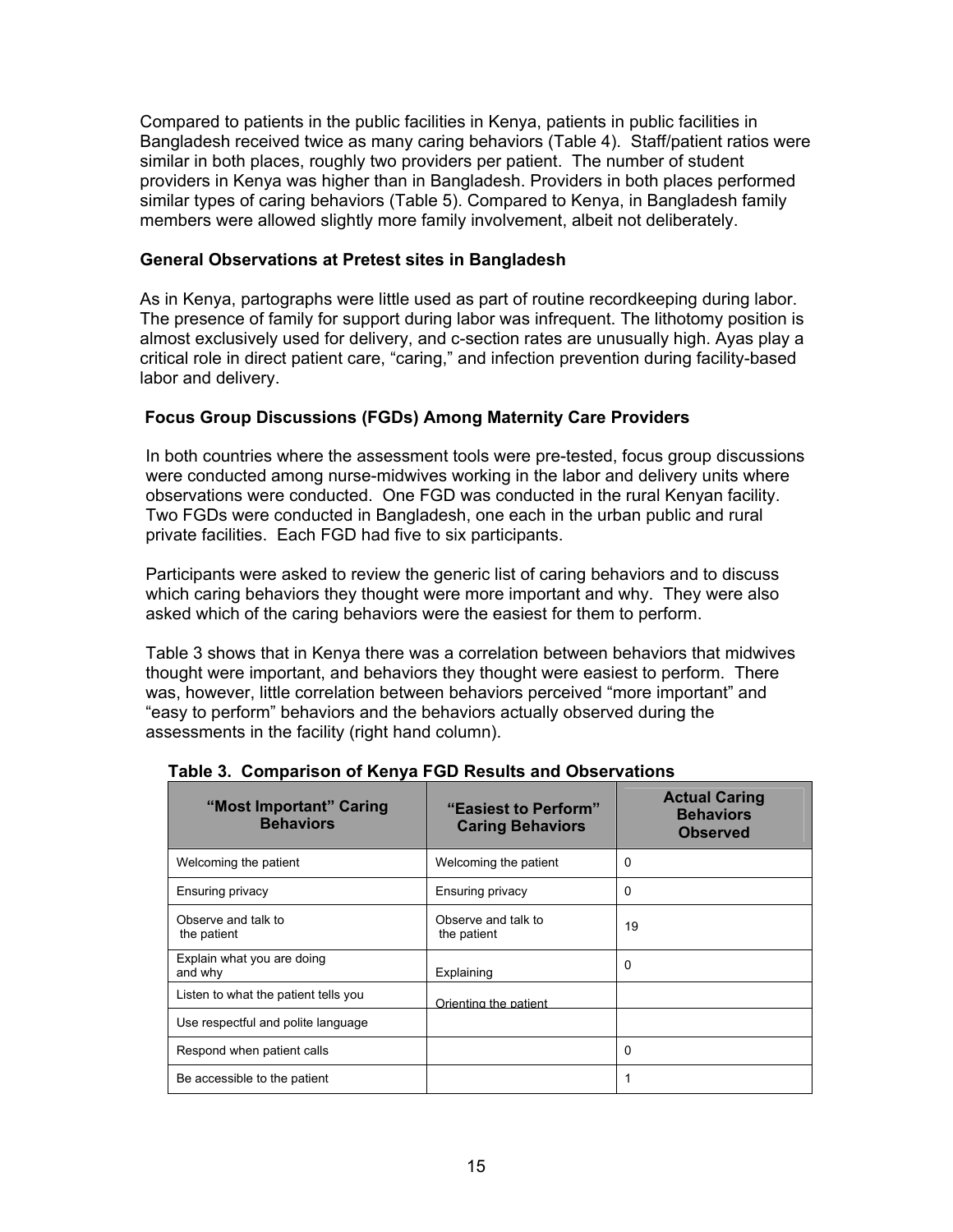Table 4 presents the same information for Bangladesh. There is much greater correlation between what the FGD participants said is important and easy to do, and what they actually were observed doing that there was in the Kenyan provider FGDs.

| "Most Important<br>"Caring Behaviors      | <b>"Easiest to</b><br><b>Actual Caring</b><br>Perform"<br><b>Behaviors</b><br><b>Caring Behaviors</b><br><b>Observed</b> |                         |
|-------------------------------------------|--------------------------------------------------------------------------------------------------------------------------|-------------------------|
| Encourage patient,<br>provide reassurance | Reassure patient                                                                                                         | 18                      |
| Be close to patient                       | Be accessible                                                                                                            | 16                      |
| Assist to change position                 | Advise on breathing and<br>position                                                                                      | 27                      |
| Assist gently                             | Touching and eye contact                                                                                                 | 49 (demonstrate caring) |
| Allow patient to have<br>visitors         |                                                                                                                          | 17                      |
| Observe and talk to<br>patient            | --                                                                                                                       | 16                      |
| Maintain privacy                          | ---                                                                                                                      | 22                      |
| Respond to questions                      | ---                                                                                                                      | 7                       |
| Welcome patient and<br>family             | ---                                                                                                                      | $\Omega$                |
| Come quickly when called                  |                                                                                                                          | 9                       |

**Table 4. Comparison of Bangladesh FGD Results and Observations** 

#### **Facilitating the Process of Adaptation and Pretest of the Assessment Tools**

A users guide has been drafted and pre-tested in Bangladesh, for use with the MCPCB tools. This user's guide describes the steps in the process of locally adapting, pre-testing and applying the maternity care provider "caring" behavior assessment tools. It also describes the process that can be used to plan behavior change interventions based on the assessment results, to help improve maternal provider "caring" behaviors during labor and delivery.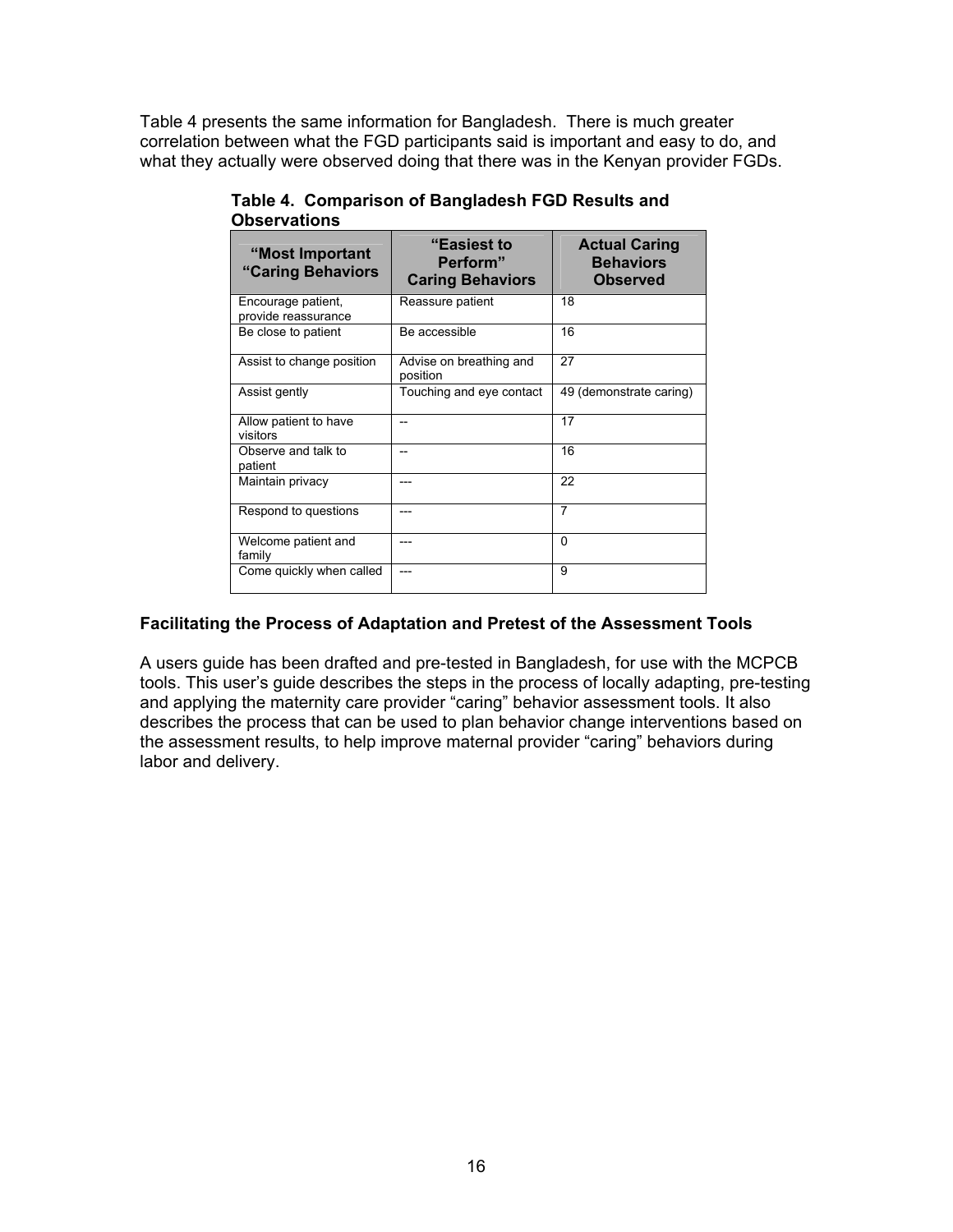### <span id="page-19-0"></span>**Next Steps**

The initial responses of key maternal health professionals and program planners who participated in the design and pre-testing of the tools in Kenya and Bangladesh, both to the introduction of the MCPCB assessment tools and to the behavioral concepts underlying the tools, was extremely encouraging. They made many recommendations for improvement in the design, content and use of the draft tools that have enhanced both the format and content of the revised versions. They also suggested additional activities that can be conducted after the initial provider behavior assessments have been completed, to improve caring behaviors by maternal providers during labor and delivery.

Based on these recommendations, and incorporating input from other sources, next steps may include:

- incorporating the core "caring" behaviors into a set of standards and guidelines to be used as part of pre-service training for midwives and other cadres of skilled childbirth attendants;
- closely linking the standards for caring behaviors contained in the assessment tools with the basic standards of quality care for routine childbirth and obstetric complications; conducting the caring behavior assessments on a larger scale, implementing workshops for providers to analyze the assessment results and developing participatory action plans to improve caring behaviors; and
- utilizing an operations research methodology to determine if the assessment and follow-on activities were effective to improve provider behaviors.

Table 4 summarizes key informant suggestions for ways that the tool could be used to improve provider caring behaviors in pre-service and in-service settings.

#### **Table 4. Key Informant suggestions for use of the Maternal Provider Caring Behaviors Assessment Tool**

| Kenva                                                                                                                                                                                      | <b>Bangladesh</b>                                                                                                                                                                         |
|--------------------------------------------------------------------------------------------------------------------------------------------------------------------------------------------|-------------------------------------------------------------------------------------------------------------------------------------------------------------------------------------------|
| Pre-service assessment tool<br>Pre-service guidelines for quality care<br>Self-assessments for practicing<br>midwives<br>Job aid in labor and delivery unit<br>Supportive supervision tool | • Guidelines for quality care (provider<br>behavior)<br>♦ Provider assessment tool (checklist)<br>♦ Pre-service tools/instructional<br>material<br>$\bullet$ In-service training programs |
| Component of maternal health<br>clinical and LSS training                                                                                                                                  |                                                                                                                                                                                           |

#### **Conclusions**

In both the African and Asian settings, pretests showed that after local adaptation, the draft MCPCBA tool was a simple, user-friendly way to document maternity care provider "caring" behaviors through use of observational methodology. Almost universally, the obstetric care providers and planners recognized the behaviors as an essential, if frequently overlooked, aspect of quality maternal care during labor and delivery. Most reviewers welcomed both the comprehensive and condensed lists of caring behaviors as aids to assist in integrating the "caring" behavioral aspects of obstetric care into provider training programs.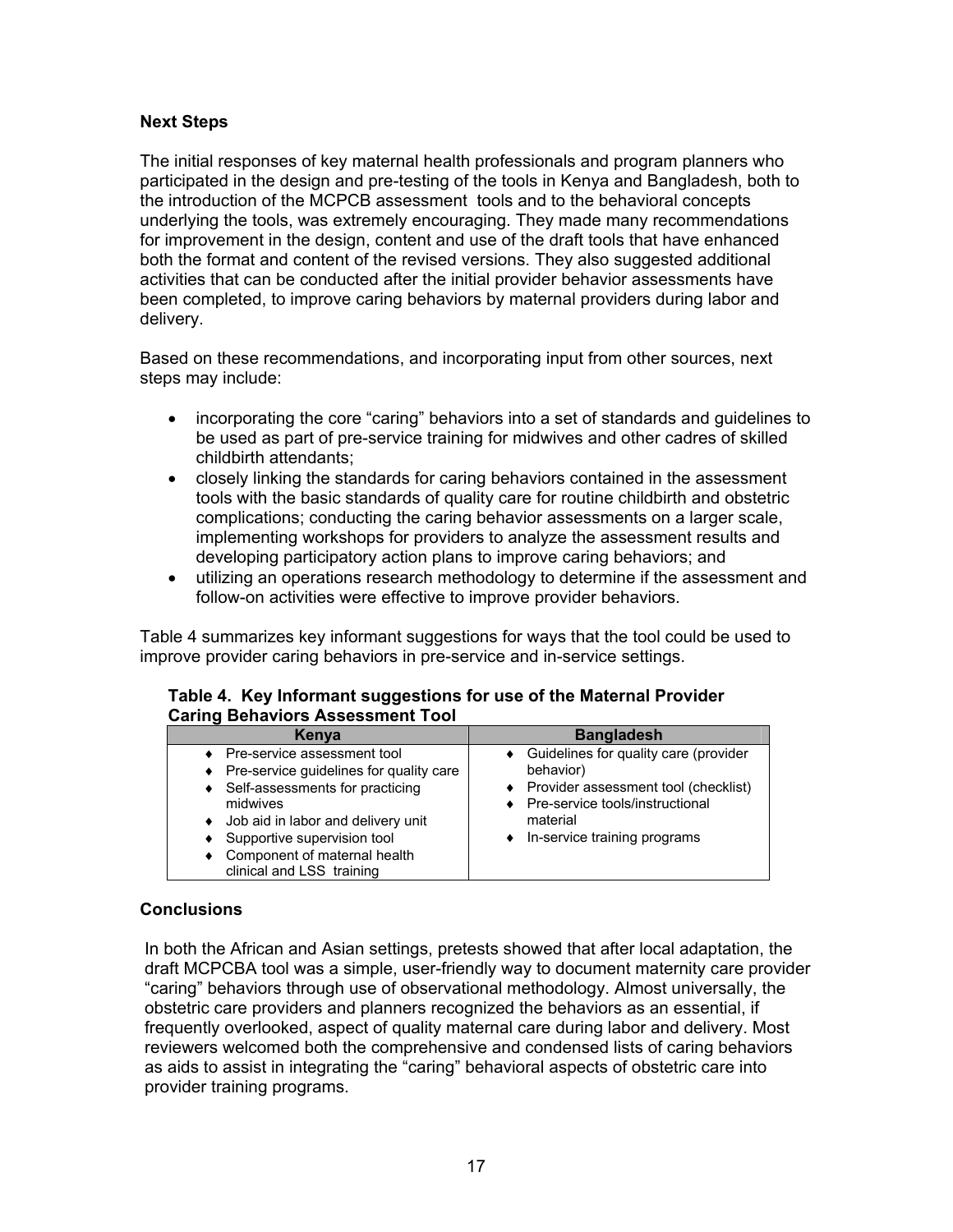Very few changes were made in the field to modify the seven overarching behavioral categories. Based on literature documenting mistreatment of women during facility– based childbirth, "Minimizing negative behaviors," originally conceived as an add-on at the end of the other categories, was incorporated as the eighth behavioral category.

The majority of adaptations and modifications were to reflect country-specific manifestations of caring behaviors, and local sociocultural and religious practices related to birth. This was, in fact, one of the major motivations behind the development of the assessment tool - to create a tool to help providers recognize and respect the cultural differences inherent between traditional and modern obstetric practice as encountered during facility-based childbirth.

During the pretests, it became clear that the observational methodology also allows an opportunity to assess routine clinical care during labor and delivery. Many of the obstetric care providers involved in developing and refining the local versions of the assessment tools felt strongly that it was necessary to add a section on the assessment tool to record the frequency of performance of several aspects of routine monitoring of delivery care. The final versions provide space to record timing and frequency of monitoring of blood pressure, fetal heart, cervical dilation, status of membranes, and fluid and urine output.

Pre-testing the tool in different country settings and different types of facilities revealed wide variations in the amount and types of caring behaviors provided to patients. Caring behaviors categorized as attending to women's emotional needs were the most frequently observed in both countries. Observing and talking to patients was the most common caring behavior performed by providers in Kenya. Touching and demonstrating caring were more common in Bangladesh. Advising patients on their breathing and positions of comfort, under the category of "inform, explain, instruct", was the second most common behavior in both countries. These behaviors were also rated among the most important and easiest to perform by nurse-midwives in both countries.

Behaviors from the two categories 'Incorporate cultural context' and 'Involve the family' both well documented in the literature as essential elements of patient-perceived quality of obstetric care - were infrequently observed in both country settings. Although the sample of providers observed was small, it is of concern that these two important aspects of provider behavior during labor and delivery are clearly not a routine part of everyday facility-based childbirth practice. Despite the growing recognition of unacceptable levels of both verbal and physical abuse of women during labor and delivery, very few 'negative behaviors' were observed during the assessments. Clearly, the presence of external observers may have been an inhibiting influence to negative behaviors. The absence of 'negative behaviors' does not guarantee a "caring" obstetric environment, however.

More work needs to be done to explore the reasons why caring behaviors are not more routinely practiced as part of facility-based care, even in settings where no obvious external barriers are evident to prevent these behaviors from taking place. Documenting medical, system and policy barriers that discourage providers from incorporating "caring" behaviors into their patient care, as well as investigating "internal barriers" from the provider perspective, are first steps toward eliminating these barriers and strengthening the "enabling environment" required for skilled maternity care providers to perform effectively (9). For example, almost all of the pretest sites had a "no visitor" policy in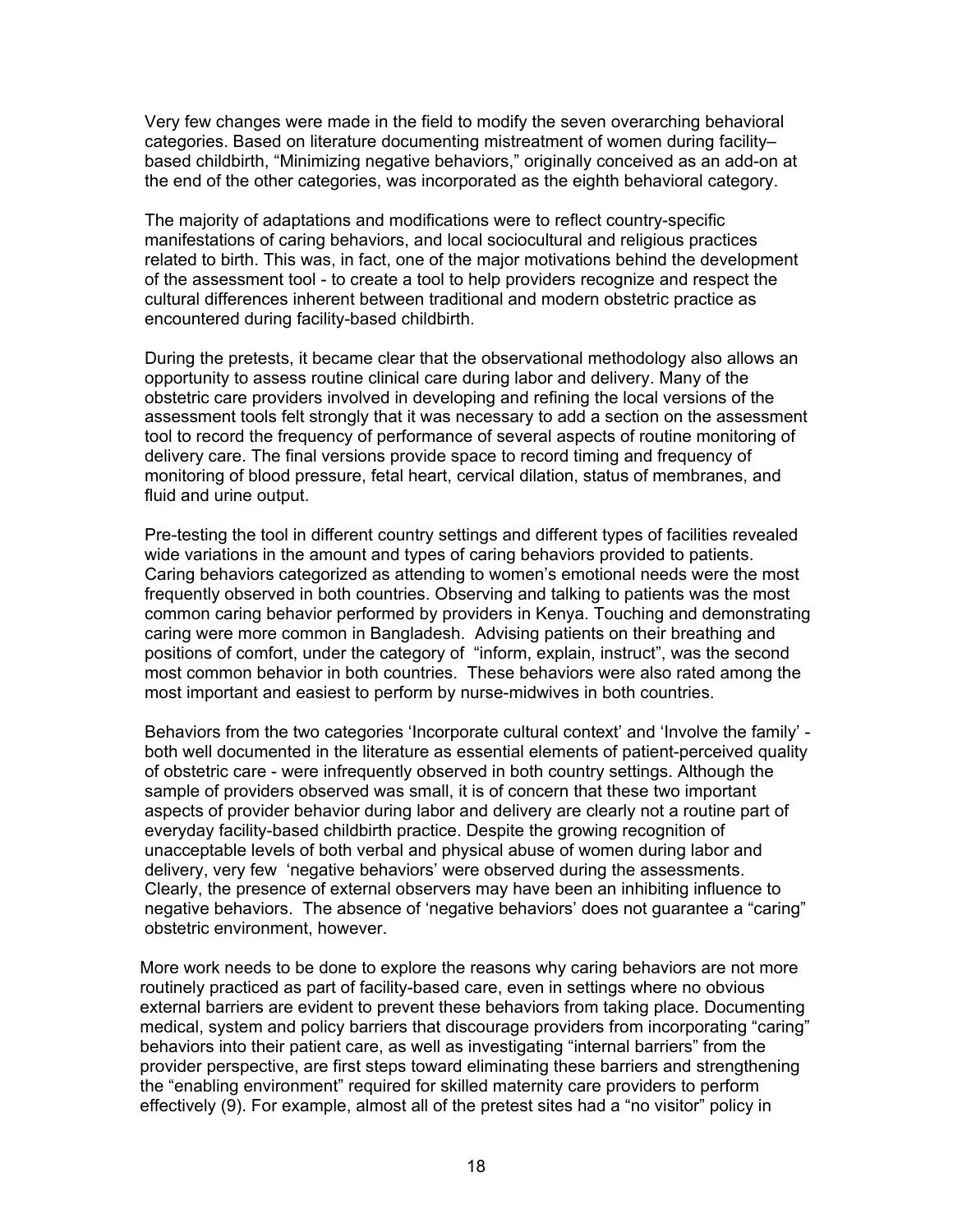place in the labor and delivery unit. Policies and protocols that negatively affect provider performance of caring behaviors can be changed if there is sufficient motivation to do so. In Zambia, a pilot program that changed family visitation policy to allow family members on labor and delivery wards was well received by both families and maternity care providers (65).

#### **Assessment Issues to be Resolved**

There are still several areas that need to be addressed to improve the utility of the card and its effectiveness in assessing and recording provider caring behaviors. For example, observers can only record a caring behavior when it is performed by a provider. As currently designed, there is no way to record on the assessment form when a caring behavior *should have been performed but was not.* However, observers did note non-performance events in the margins of the card, such as when a patient cried out and was not attended to, or when a patient was shivering but was not covered.

It is important to note that some of the caring behaviors, as currently listed on the assessment form, are stated as **patient-initiated** behaviors, for example "respond to patient's questions politely and timely." If a patient does not initiate the behavior, the provider may not necessarily perform it, even if it is indicated and should be initiated by the provider as part of quality maternity care.

Inter-rater reliability, the correlation between findings of several observers assessing the same provider, may be improved if standardized criteria are developed to indicate a rating of "successful" performance of a caring behavior. A users guide has recently been developed and pre-tested in Bangladesh to allow more systematic adaptation and implementation of the assessment tools in different settings.

Cultural and family-inclusive behaviors may be more readily observed in areas of facilities other than the labor and delivery unit in settings where policies limit the presence of families in the actual labor and delivery areas. For example, waiting rooms and postnatal rooms where patients are transferred after delivery may be included as assessment sites.

The current form of the assessment tool may give observers only a partial picture of the quality of provider caring behaviors in a labor and delivery facility until all of the details surrounding its use are resolved through proposed operations research. Nevertheless, it has proved to be a good initial step to help trainers of maternity care providers in developing countries begin the discussion and focus on improving "caring behaviors," a long-overlooked aspect of quality maternity care. The pretest findings in Bangladesh demonstrate what is possible for providers to accomplish in terms of exemplary provision of caring behaviors during labor and delivery, even within the constraints of a public facility.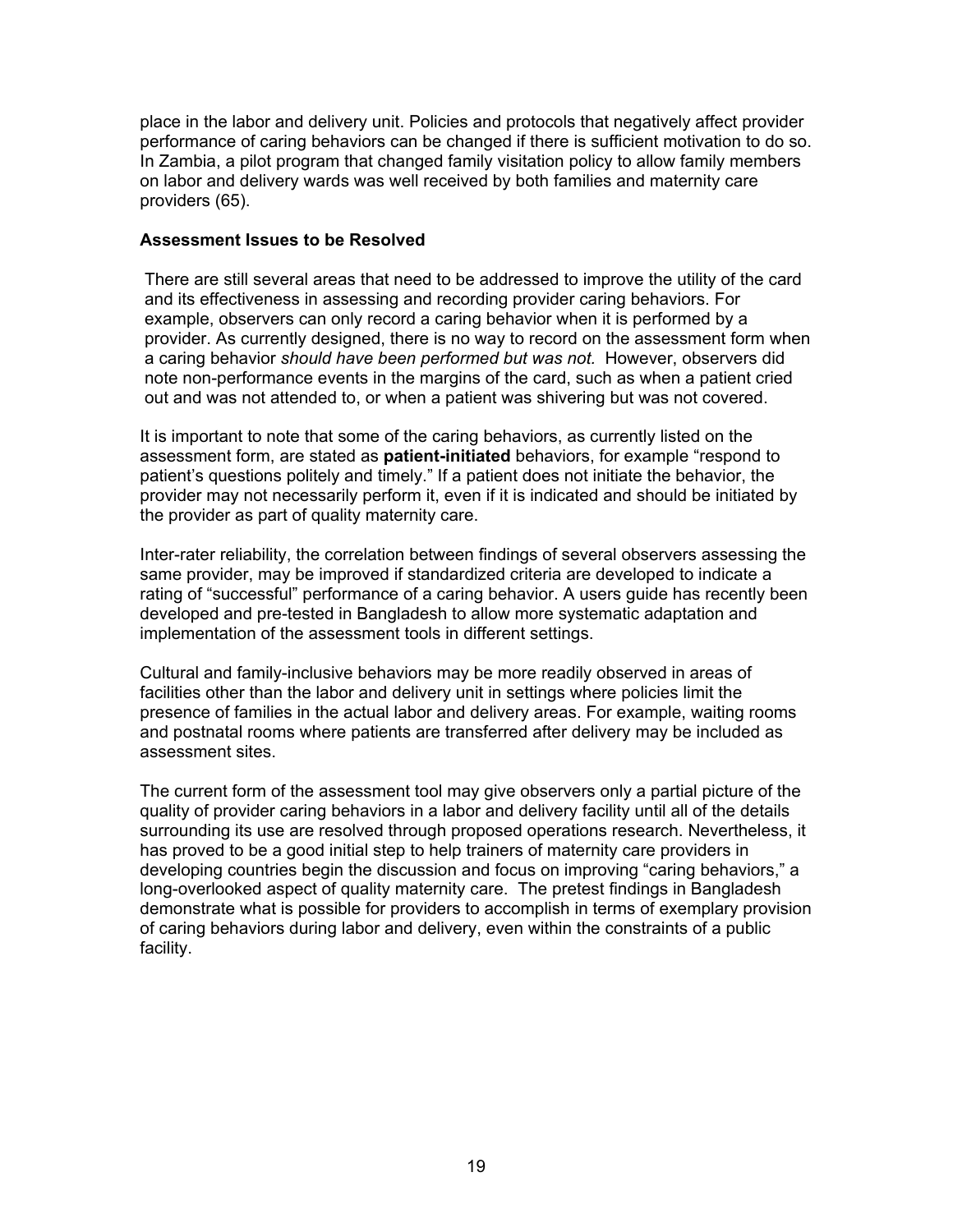#### <span id="page-22-0"></span>**Discussion**

#### **Improving the "Caring" Behaviors of Skilled Maternity Care Providers: Why Bother?**

Increasing use of skilled childbirth care remains a global goal to improve maternal survival, and a key indicator in measuring the success of country programs. The importance of caring behaviors as part of patient-perceived quality of obstetric care is increasingly accepted. Pretest results for the maternity care provider "caring" behavior assessment tool demonstrate that there is still a long way to go to assure that the "caring" that all women expect and deserve as part of their childbirth experience is routinely available to them as a routine element of facility-based delivery care.

Motivating maternal care providers to care as well as cure, despite the difficult working conditions that are too often an undeniable part of their professional practice, remains a challenge. Minimizing negative provider behaviors during childbirth, including verbal and physical abuse, requires helping health personnel to explore the internal factors that may contribute to such behaviors, and to develop individual coping strategies. (108). "Staff burnout" has been documented in many high-stress clinical practice environments in both developed and developing countries (15).

In addition to addressing individual provider behaviors, changing social norms related to "caring" in obstetric care and toward violence against women in obstetric and other settings, is also essential. Placing "caring" obstetric practice high on the agenda at national policy level, and integrating sensitization about "caring" issues into all aspects of maternal care provider training is key. The training of maternity care providers must support a value system in medical education that supports the compassionate care of patients (99). Identifying and exploiting hierarchical medical networks to identify key influentials can speed the diffusion of ideas to change medical norms and culture (43, 113). In many countries, domestic violence and other forms of violence against women continue to be common throughout society (35,37,117). In these settings, it is difficult to isolate and address obstetric-related abuses by providers without challenging largerscale social mores toward violence in the society as a whole.

Based on the results of the assessment tool pretests and subsequent full-scale use of the tools, individual facilities or national programs can begin to develop a systematic, multi-level set of behavior change interventions to increase provider caring behaviors during facility-based births. The assessment tools provide a foundation to develop behavior-based, research-based interventions to increase use of skilled obstetric care.

Programs can contribute to changing provider behaviors and increasing utilization of skilled childbirth care by all women by conducting a participatory analysis of assessment results (104,105) to help providers to:

- understand the internal barriers contributing to lack of caring;
- identify and address external system, medical and policy barriers that inhibit enabling obstetric practice environments; and
- change social norms regarding the medical importance of "caring" in a facilitybirth environment, and toward violence against women overall.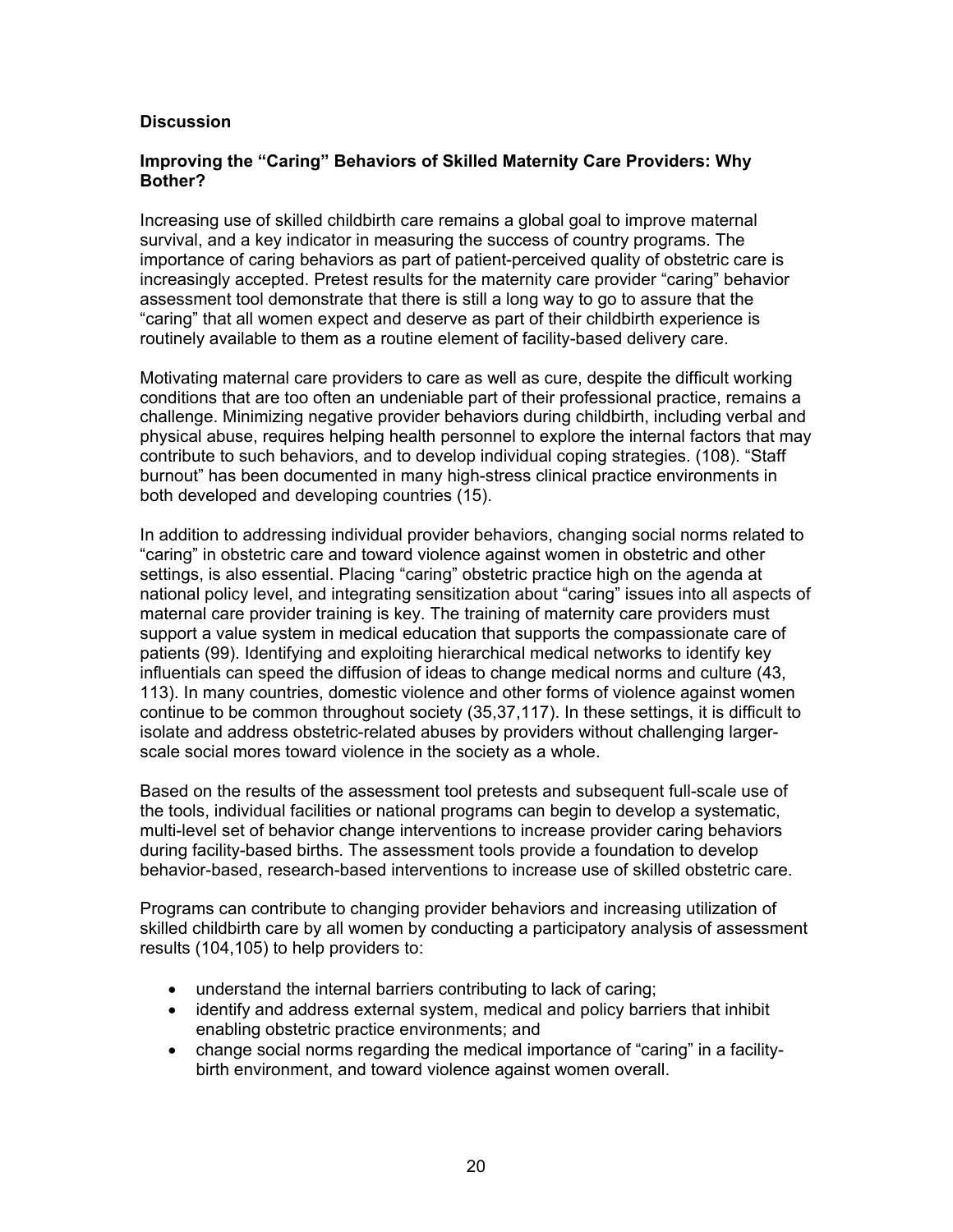#### <span id="page-23-0"></span>**References**

- 1. Afsana, K., and S. Faiz Rashid. "The Challenges of Meeting Rural Bangladeshi Women's Needs in Delivery Care." *Reproductive Health Matters*, November 2002.
- 2. Ahlborg, J., J. Becker, and S. Dirga Raj. "Progress in Labor: COPE Tools for Improving the Quality of Maternal Care." Presentation at Safe Motherhood Working together to Achieve More. Conference NGO Networks for Health. Chiang Mai, Thailand, Washington DC. November 2000.
- 3. Akin, J., Hutchinson, P. "Health Care Facility Choice and the Phenomenon of Bypassing." *Health Policy and Planning*, Vol. 14, No.2 (1999), pp. 135-151.
- 4. Amooti-Kaguna, B., Nuwaha, F. "Factors Influencing Choice of Delivery Sites in Rakai District of Uganda." *Social Science & Medicine,* Vol. 50 (2000), pp. 203-213.
- 5. Analyzing the Organizational Context for Positive Client-Provider Interaction: a Leadership Challenge for Public Health. MAQ Paper, 1 No.1, 2000.
- 6. Andaleeb, S. "Service Quality Perceptions and Patient Satisfaction: A Study of Hospitals in a Developing Country." *Social Science and Medicine,* Vol. 52 (2001), pp. 1359-1370.
- 7. Andaleeb, S. "Public and Private Hospitals in Bangladesh: Service Quality and Predictors of Hospital Choice." *Health Policy and Planning,* Vol. 15 No.1 (2000), pp. 95-102.
- 8. Anderson, R., et al. "A Qualitative Analysis of Women's Satisfaction with Primary Care from a Panel of Focus Groups in the National Centers of Excellence in Women's Health." The Millennium Series in Women's Health. *Journal of Women's Health and Gender-Based Medicine*, Vol. 10, No. 7 (2001).
- 9. Armbruster, D. "Saving Lives: Skilled Care at Childbirth," Report on an International Conference, organized by the Safe Motherhood Interagency Group. November 2000, Tunisia. Family Care International 2001.
- 10. Armbruster, D. "Assessing Provider Caregiving Behaviors: Curing, Caring, Culture: Pretesting a Maternal Health Provider Behavior Assessment Tool in Rural and Urban Kenya." The CHANGE Project, Academy for Educational Development. Washington D.C., March 2002.
- 11. Arthur, D., S. Pang, T. Wong, et al. "Caring Attributes, Professional Self Concept and Technological Influences in a Sample of Registered Nurses in Eleven Countries." *International Journal of Nursing Studies,* Vol. 36 (1999), pp. 387-396.
- 12. Barry, C., F. Stevenson, N. Britten, N. Barber, and C. Bradley. "Giving Voice to the Lifeworld. More Humane, More Effective Medical Care? A Qualitative Study of Doctor-Patient Communication in General Practice." *Social Science and Medicine*, Vol. 53 (2001), pp. 487-505.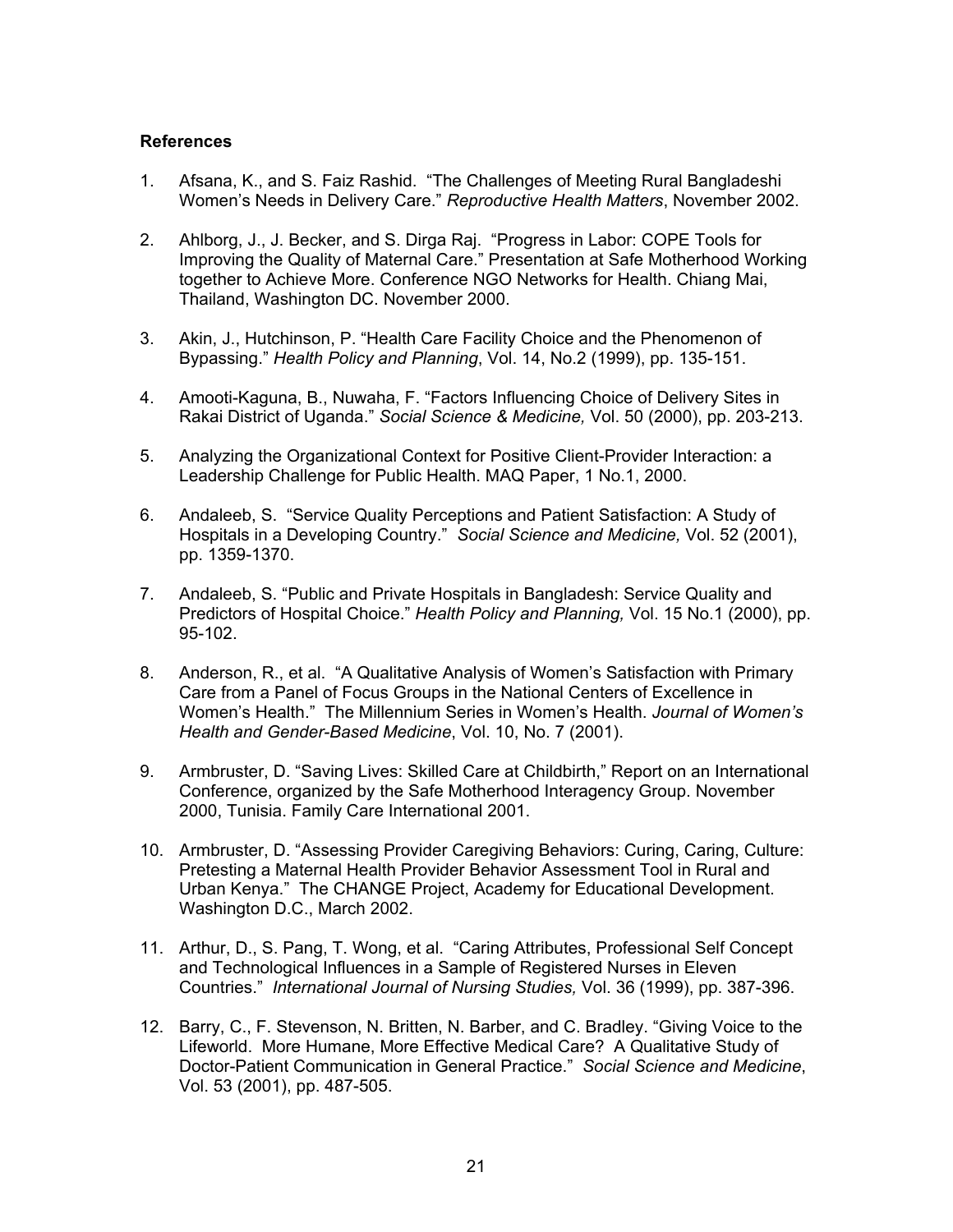- 13. Beach, W.A., C. N. Dixson. "Revealing Moments: Formulating Understandings of Adverse Experiences in a Health Appraisal Interview." *Social Science & Medicine*, Vol. 52 (2001), pp. 25-44.
- 14. Beegle, K., Frankenberg, E., Thomas, D. "Bargaining Power Within Couples and Use of Prenatal and Delivery Care in Indonesia." *Studies in Family Planning*, Vol. 32, No.2 (June 2001), pp. 130-146.
- 15. Bell, R., M. Davison and D. Sefcik. "Measuring Burnout in Emergency Medicine Physician Assistants." *Journal of the American Academy of Physician Assistants.*  Vol. 15, No.3 (March 2002), pp. 40-56.
- 16. Boonmongkon, P., M. Nichter and J. Pylypa. "*Mot Luuk* Problems in Northeast Thailand: Why Women's Own Health Concerns Matter as Much as Disease Rates." *Social Science & Medicine,* Vol. 53 (2001), pp. 1095-1112.
- 17. Brems, S. "Qualitative Research on Knowledge, Attitudes and Practices Related to Women's Reproductive Health," Cochabamba, Bolivia. Working Paper No.9, Table 4, MotherCare Project, 1991.
- 18. Campbell, S.M., M.O. Roland, and S.A. Buetow. "Defining Quality of Care." *Social Science & Medicine*, Vol. 51 (2001), pp. 1611-1625.
- 19. Chithtalath, S., and B. Earth. "From the Forest to the Clinic: Changing Birth Practice among the Katang, Lao." Reproductive Health Matters November 2001
- 20. "COPE for Maternal Health Services: A process and tools for improving the quality of maternal health services." Work in Progress, Engender Health. New York, New York, 2002.
- 21. Cronin, S. and B. Harrison. "Importance of nurse caring behaviors as perceived by patients after myocardial infarction." *Psychological Aspects of Care*, Vol. 17, No. 4 (July 1988), pp. 374-380.
- 22. Daaleman, T., A. Kuckelman Cobb, and B. Frey. "Spirituality and well-being: an exploratory study of the patient perspective." *Social Science & Medicine*, Vol. 53 (2001), pp. 1503-1511.
- 23. Davis, R. "Community Caring: An Ethnographic Study within an Organizational Culture." *Public Health Nursing*, Vol. 14, No. 2, pp. 92-100.
- 24. de Abrahams, N., R. Jewkes, and Z. Mvo. "Health Care-Seeking Practices of Pregnant Women and the Role of the Midwife in Cape Town, South Africa." *Journal of Midwifery and Women's Health*, Vol. 46 , No. 4 (July/August 2001), pp. 240-241.
- 25. Deepa, N. et al. *Voices of the Poor: Can Anyone Hear Us?* World Bank, Oxford University Press, New York, March 2000.
- 26. Di Blasi, Z. et al. "Influence of Context Effects on Health Outcomes: a Systematic Review." *The Lancet,* Vol. 357 (March 2001), pp. 757-762.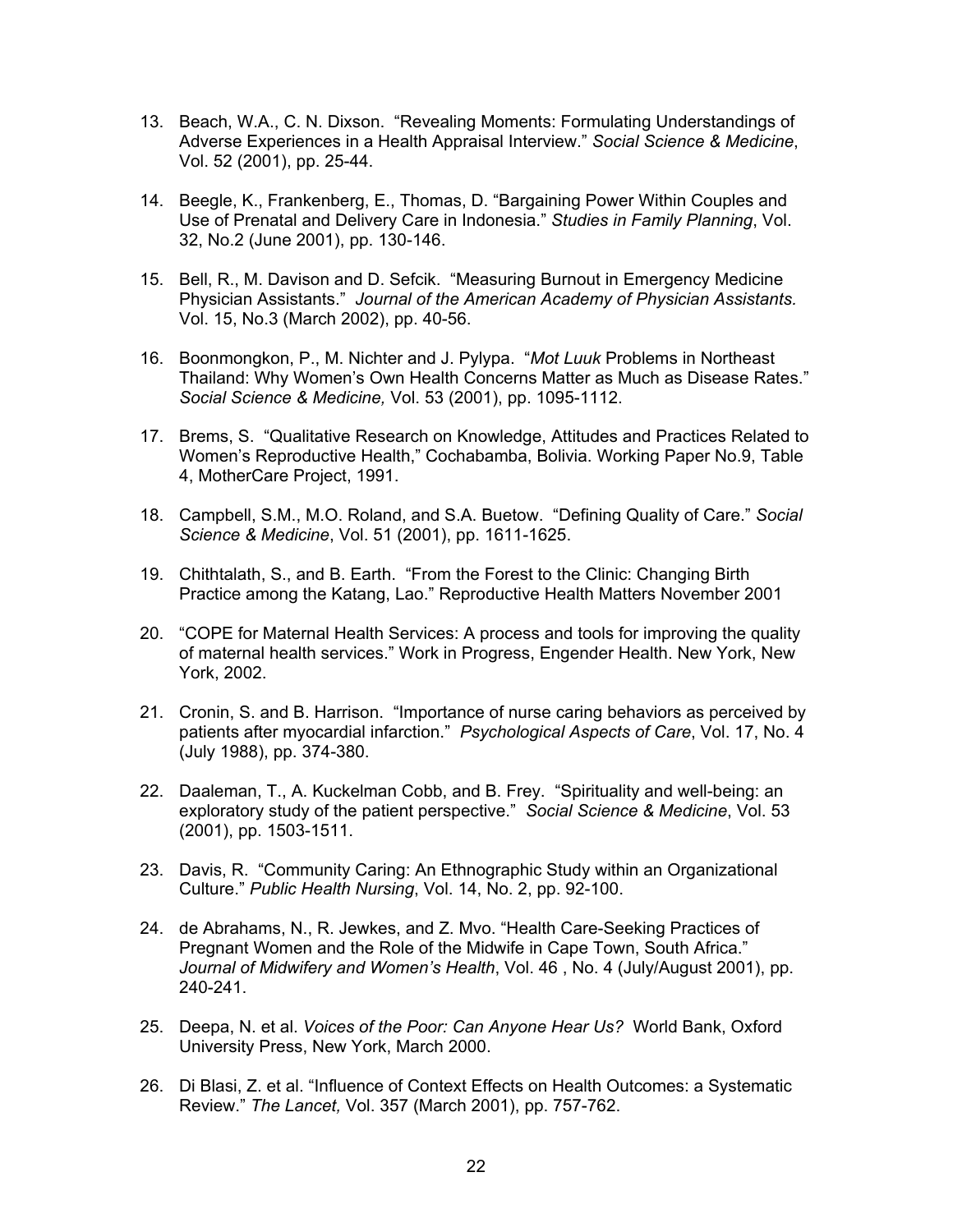- 27. DiMatteo, R. "The Physician-Patient Relationship : Effects on the Quality of Health Care Clinical Obstetrics and Gynecology." Vol. 37, No. 1 (1994), pp. 149-161.
- 28. Di Olivera, A., S. Diniz, and L. Schraiber. "Violence Against Women In a Health Care Setting." *The Lancet*, Vol. 359 (May 11, 2002), pp. 1681-1685.
- 29. Dugald Baird Center for Research on Women's Health. "Strategies to Improve the Proportion of Deliveries with Skilled Attendants in Developing Countries." Vol. 6 No.1, (March 2000).
- 30. Dyson, J. "Nurses' conceptualizations of caring attitudes and behaviours." *Journal of Advanced Nursing*, No. 23 (1996), pp. 1263-1269.
- 31. "Emergency Obstetric Care: Leadership Manual for Improving Quality of Services. Working Draft." Engender Health/ AMDD Program, Mailman School of Public Health, Columbia University . January 2002, New York.
- 32. Erickson-Owens, D., and H. Powell Kennedy. "Fostering Evidence-Based Care in Clinical Teaching." *Journal of Midwifery and Women's Health,* Vol. 46, No. 3 (May/June 2001), pp. 137.
- 33. Family Care International. The Skilled Care Initiative. New York (2000).
- 34. Fosbinder, D. "Patient perceptions of nursing care: an emerging theory of interpersonal competence." *Journal of Advanced Nursing,* Vol. 20 (1994), pp. 1085-1093.
- 35. Garcia-Moreno, C. "Violence Against Women: International Perspectives" *American Journal of Preventive Medicine*. Vol. 19, No. 4 (2000), pp. 330-333.
- 36. Gerrity, M.S. "Interventions to Improve Physicians' Well-Being and Patient Care: A Commentary." *Social Science & Medicine,* Vol. 52, No.2 (2001), pp. 223-225.
- 37. Gielen, A.C. et al. "Quality of Life Among Women Living with HIV: The Importance of Violence, Social Support and Self-Care Behaviors." *Social Science & Medicine,*  Vol. 52 No.2 (2001), pp. 315-322.
- 38. Graeff, J.A. "Managing EmOC Services: the Human Factor." Presented at the AMDD Program Conference in Marrakech, Morocco, February 2001.
- 39. Graeff, J.A. and M.X. Lee. "Support What You Teach: Comprehensive Behavior Change Intervention." Draft. AMDD Program, Columbia University, February 2001.
- 40. Graham, W. and J. Bell. "Monitoring and Evaluating Skilled Attendance at Delivery: Trials and Tribulations paper presented at Technical Consultation. Ensure Skilled Attendance at Delivery." WHO, Geneva, April 25-27, 2000.
- 41. Graham, W., J. Bell., and C. Bullough. "Can Skilled Attendance at Delivery Reduce Maternal Mortality in Developing Countries?" Presentation at European Commission, Expert Meeting on Safer Motherhood. November 27-28, 2000.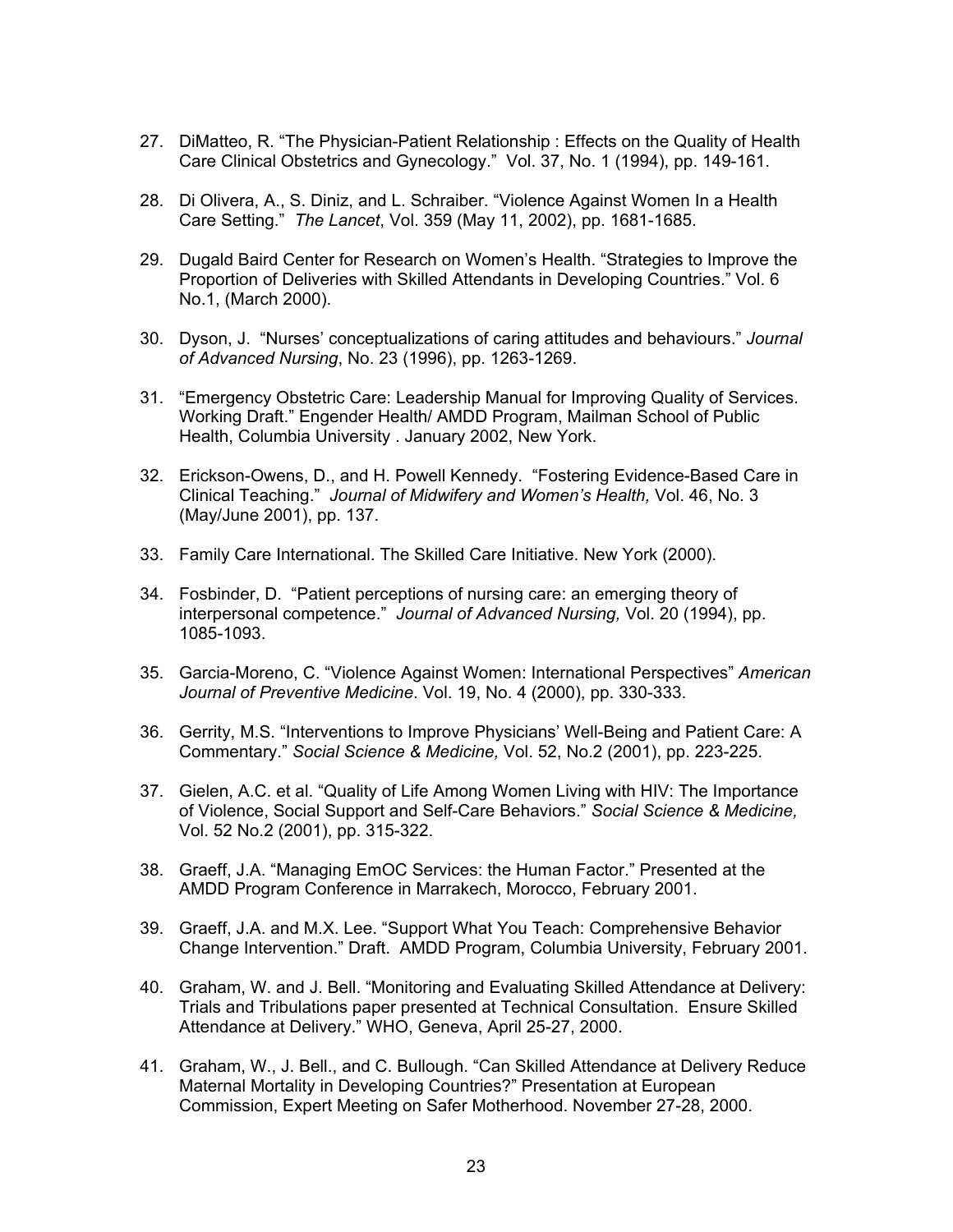- 42. Grossmann-Kendall, F., V. Filippi, M. De Koninck, and L. Kanhonou. "Giving Birth in Maternity Hospitals in Benin: Testimonies of Women."
- 43. Hill, P.S. et al. "Tactics at the Interface: Australian Aboriginal and Torres Strait Islander Health Managers." *Social Science & Medicine,* Vol. 52 No.3 (2001), 467- 480.
- 44. Hossein, Jahangir, " Quality of Care" CARE Bangladesh, August 2002.
- 45. Howard-Grabman, Lisa and Gail Snetro. How to Mobilize Communities for Health and Social Change. Save the Children/ CCP/PCS Johns Hopkins University Washington D.C. and Baltimore Maryland 2002
- 46. Jackson, J., J. Chamberlin, and K. Kroenke. "Predictors of Patient Satisfaction." *Social Science and Medicine,* Vol. 52 (2001), pp. 609-620.
- 47. Jackson, S., et al. "Women's Health Centers and Minority Women: Addressing Barriers to Care. The National Centers of Excellence in Women's Health." *Journal of Women's Health and Gender-Based Medicine*, Vol. 10, No. 6 (2001).
- 48. Jafaraey, S.N. and R. Korejo. "Social and Cultural Factors Leading to Mothers Being Brought Dead to Hospital." *International Journal of Obstetrics and Gynecology*, Supplement, Vol. 50, No.2 (1995), pp. 97-100.
- 49. Kabakian-Khasholian et al. "Women's Experiences of Maternity Care: Satisfaction or Passivity?" *Social Science and Medicine*, Vol. 51 (2000), pp. 103-113.
- 50. Khayat, R., Campbell, O. "Hospital Practices in Maternity Wards in Lebanon." *Health Policy and Planning*, Vol. 15 No.3 (2000), pp. 270-278.
- 51. Koblinsky, M. et al. "Behavioral Dimensions of Maternal Health & Survival." *MotherCare Matters,* Vol. 9, No.3 (September 2000).
- 52. Krieger, Laurie. "Annotated Bibliography of Documents Related to Provider Behavior in Egypt." January 2001, CHANGE Project/ The Manoff Group, Washington DC.
- 53. Kyle, T. "The Concept of Caring: A Review of the Literature." *Journal of Advanced Nursing,* Vol. 21 (1995), pp. 506-514.
- 54. Kureshy, N. "Review of Select Family and Community Practices for Safe Motherhood." Draft, June 2000, MotherCare/WHO.
- 55. Kureshy, N. "MotherCare's Community Assessments: Understanding Family and Community Behaviors and Practices." *MotherCare Matters*, Vol. 8, No.3-4 (January 2000). John Snow, Inc.
- 56. Lane, S. "Providers Practices and Perceptions of Quality of Obstetrical and Neonatal Care." Trip Report, unpublished, June 2000. CHANGE Project, Washington DC.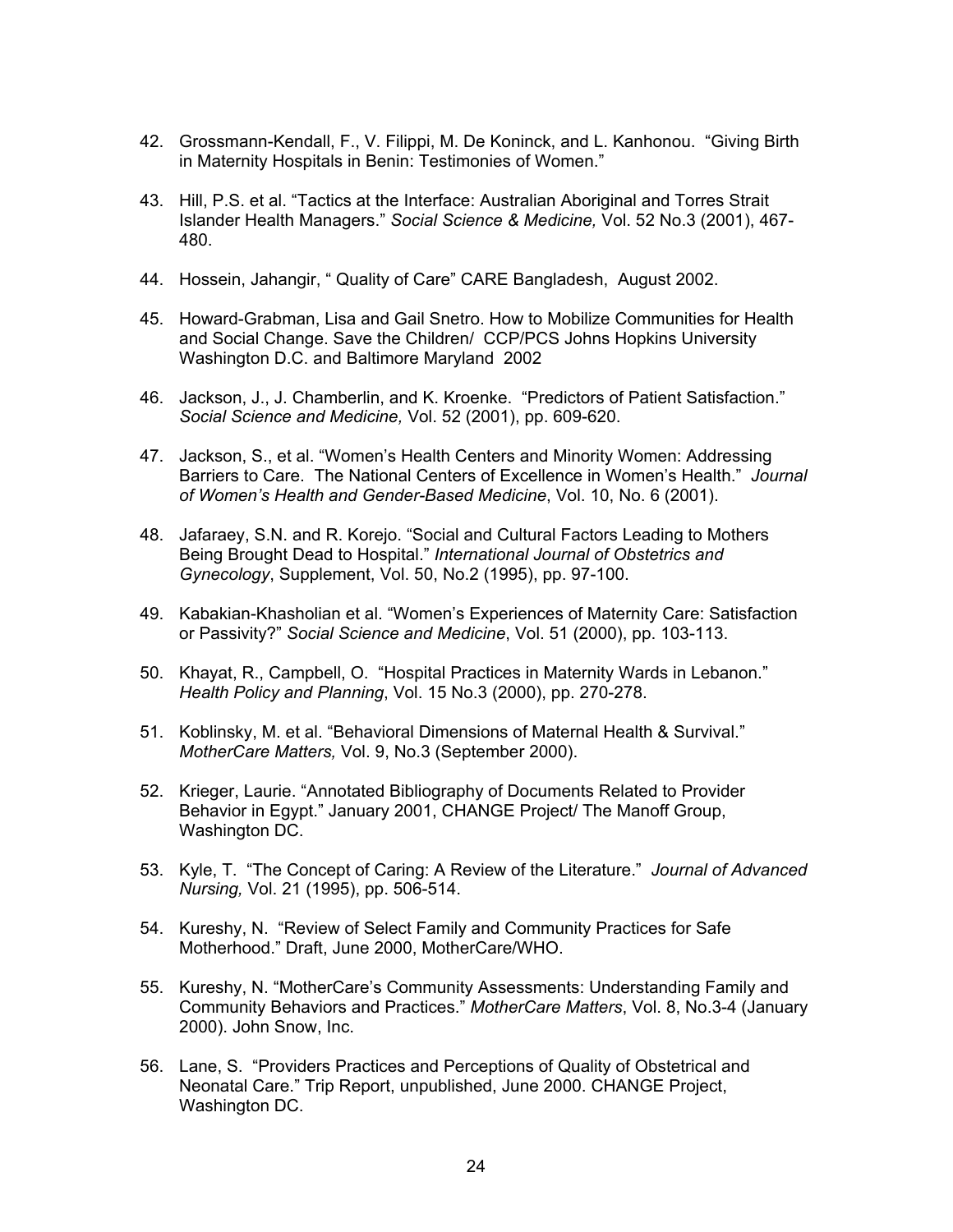- 57. Langer, A et. al. "Identifying Interventions to Prevent Maternal Mortality in Mexico: A Verbal Autopsy Study" in Safe Motherhood Initiatives: Critical Issues. *Reproductive Health Matters.* Berer, M. and TK Sundari Ravindran, eds. Blackwell Science Ltd. Oxford U.K., 1999.
- 58. Larson, P. "Comparison of Cancer Patients' and Professional Nurses' Perceptions of Important Nurse Caring Behaviors." *Psychological Aspects of Care*, Vol. 16, No. 2 (March 1987), pp. 187-193.
- 59. Lea, A., R. Watson, and I. Deary. "Caring in Nursing: A Multivariate Analysis." *J*o*urnal of Advanced Nursing.* Vol. 28, No. 3 (1998), pp. 662-671.
- 60. Leininger, M. "Care: The Essence of Nursing and Health." In Care: an Essential Human Need SLACK Incorporated, New Jersey 1981
- 61. Leppard, M. "Organizational Culture in a Bangladesh District Hospital: Pitfalls and Potential for Behavior Change Communication. Center for International Health Studies, Queen Margaret University College, Edinburgh." Presented at Behavioral Dimensions of Maternal Health and Survival Consultative Forum, Washington DC. June 5-7, 2000.
- 62. Li, X.F. et al. "The Postpartum Period: The Key to Maternal Mortality." *International Journal of Obstetrics and Gynecology*, Vol. 54 (1996), pp. 1-10.
- 63. Lovich, R. Presentation at Save the Children. "Community-Defined Quality." USAID/MAQ Mini-University. April 20, 2001.
- 64. Lynam, P. Rabinovitz, L, and Shobowale, M. "The Use of Self Assessment in Improving the Quality of Family Planning Clinic Operations: The Experience with COPE in Africa," AVSC Working Paper #2.
- 65. Maimbolwa, M., N. Sikazwe, B. Yamba, V. Diwan, and A. Ransjo-Arvidson. "Views on Involving a Social Support Person During Labor in Zambian Maternities." *Journal of Midwifery and Women's Health,* Vol. 46, No. 4 (July/August 2001), pp. 226-233.
- 66. Maine, D. et al. "Building Partnerships for Reducing Maternal Mortality," Presentation at 28th Global Health Conference, May 30, 2001, Washington DC.
- 67. Management Sciences for Health, "The Providers Guide to Quality and Culture" retrieved from the internet on 11/29/01 [http://erc.msh.org.](http://erc.msh.org/) Management Sciences for Health. Boston, Massachusetts.
- 68. Manandhar, M. et al. "Emergency Obstetric Care: The Path to Survival in Rural Nepal," Presentation for The CHANGE Project, AED/The Manoff Group, Washington DC, March 2000.
- 69. Manogin, T., G. Bechtel, and J. Rami. "Caring Behavior by Nurses: Women's Perceptions During Childbirth." *JOGNN,* March/April 2000, pp. 153-157.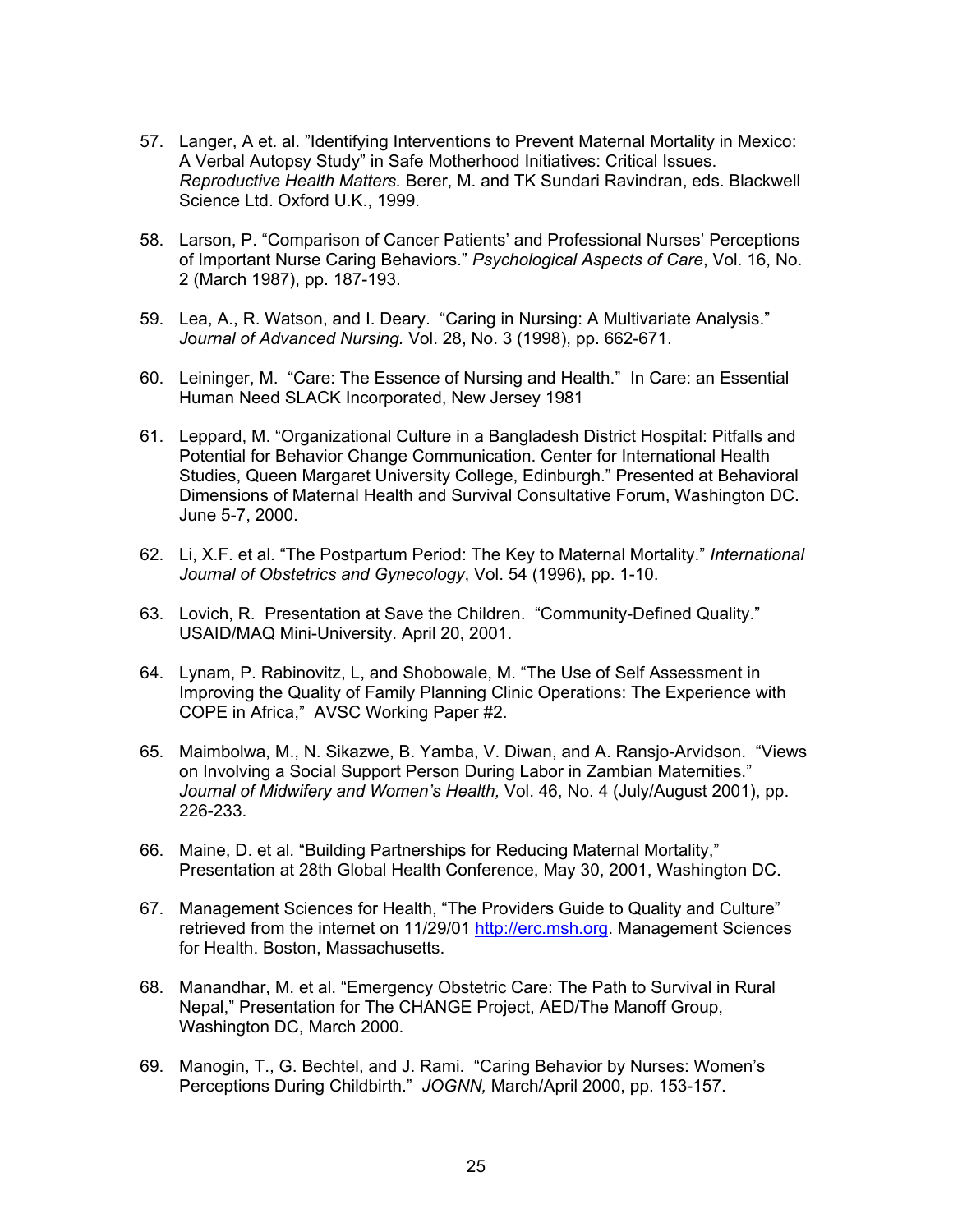- 70. Maternal and Neonatal Health Program: Building a Legacy for Improved Maternal and Newborn Care: A Review to Date USAID/ JHPIEGO Baltimore Maryland January 2002
- 71. McCance, T., H. McKenna and J. Boore. "Caring: dealing with a difficult concept." *International Journal Nurs. Sud.*, Vol. 34, No. 4 (1997), pp. 241-248.
- 72. McCance, T., H. McKenna and J. Boore. "Exploring caring using narrative methodology: an analysis of the approach." *Journal of Advanced Nursing*, Vol. 33, No. 3 (2001), pp. 350-356.
- 73. McDermott, J., D. Beck, S. Tebben Buffington, J. Annas, G.n Supratikto, D. Prenggono, Dra. M.F. Sri Ekonomi, and E. Achadi. "Two models of in-service training to improve midwifery skills: How well do they work?" *Journal of Midwifery and Women's Health,* Vol. 46, No. 4 (July/August 2001), pp. 217-225.
- 74. Milliken, N., et. al. "Academic Models of Clinical Care for Women: The National Centers of Excellence in Women's Health." The Millennium Series in Women's Health. *Journal of Women's Health and Gender-Based Medicine*, Vol. 10, No. 7 (2001).
- 75. Moore, K.M. Safer Motherhood 2000: "Toward a Framework for Behavior Change to Reduce Maternal Deaths." Communication Initiative. April 2000. [http://www.comminit.com/misc/safer\\_motherhood.html](http://www.comminit.com/misc/safer_motherhood.html)
- 76. Moore, K.M. et al. "A Framework for Behavior Change Interventions to Improve Maternal Survival: Tools and Approaches." The CHANGE Project, AED/The Manoff Group. Washington DC, January 2000.
- 77. Moore, K.M., R. Copeland, I. Chege, D. Pido, and M. Griffiths. "A Behavior Change Approach to Investigating Factors Influencing Women's Use of Skilled Care in Homa Bay District, Kenya." CHANGE Project AED/The Manoff Group. Washington DC, April 2002.
- 78. Morse, J., S. Solberg, W. Neander, J. Bottorff, and J. Johnson. "Concepts of caring and caring as a concept." *Advances in Nursing Science*, (September 1990), Aspen Publishers.
- 79. MotherCare. "Improving Provider Performance in Safe Motherhood; the Skilled Birth Attendant," May 2-4 2000 Conference Proceedings, Washington D.C., JSI, Arlington, VA.
- 80. Mtonga, AS, et al., "Health providers' opinions on provider-client relations :results of a multi-country study to test Health Workers for Change". *Health Policy and Planning*, Vol. 16 Supplement 1: 19-23 (2001)
- 81. Murphy, P. and J. Fullerton. "Measuring Outcomes of Midwifery Care: Development of An Instrument to Assess Optimality." *Journal of Midwifery and Women's Health*, Vol. 46, No. 5 (September October 2001).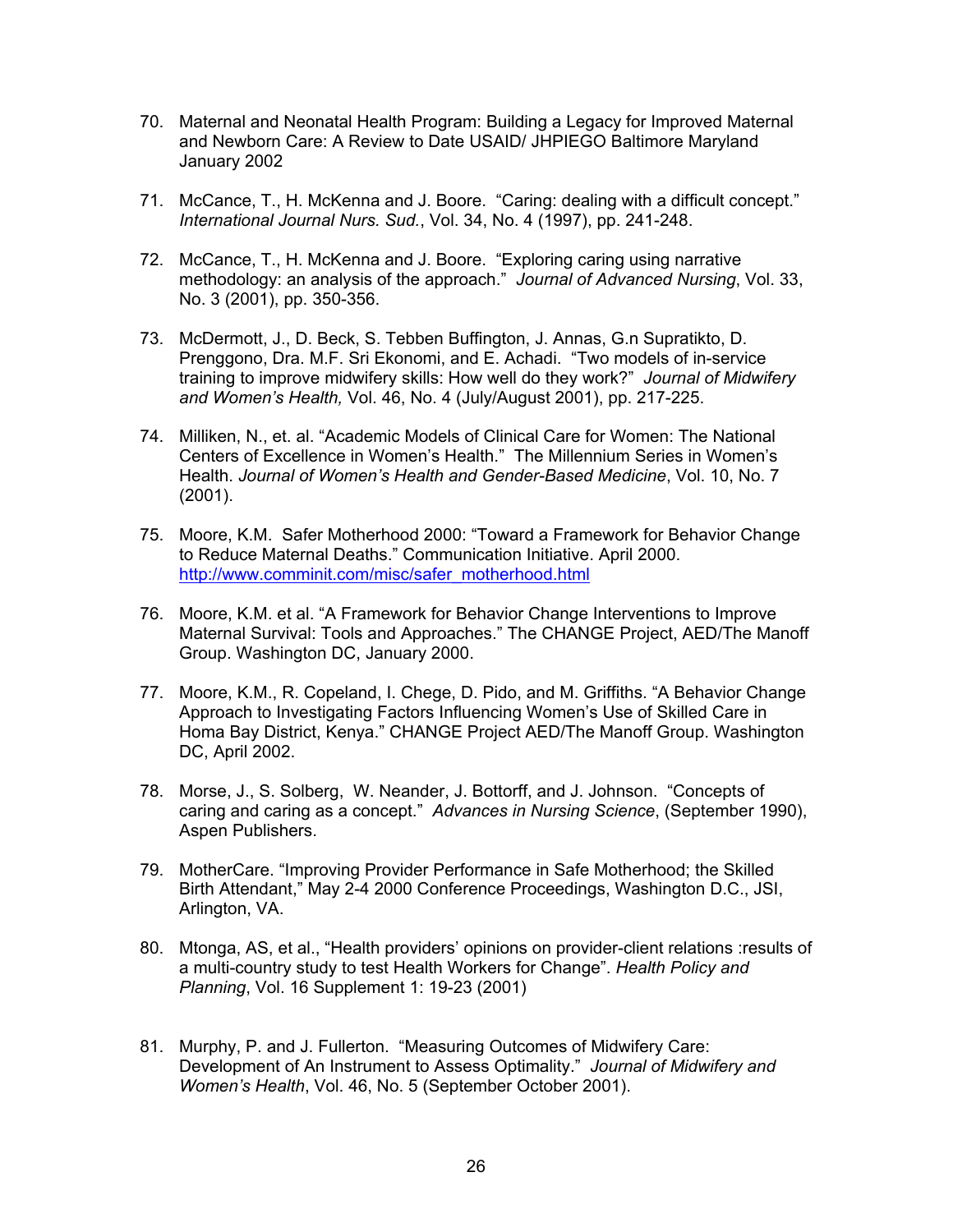- 82. Nelson, B., M. Meyer, L. Wiltz, and J. Freeman. "Caring and the Health Professions." *South Dakota*, January 1995.
- 83. Noorali, R., S. Luby, M. Rahbar. "Does Use of a Government Service Depend on Distance from the Health Facility?" *Health Policy and Planning*, Vol. 14, No.2, pp. 191-197.
- 84. Onyango-Ouma, W. et al. "The Health Workers for Change Impact Study in Kenya" *Health Policy and Planning,* Vol. 16, Supplement 1 (September 2001), p. 33.
- 85. Pang, S., D. Gordon Arthur, and T. K.S. Wong. "Drawing a Qualitative Distinction of Caring Practices in a Professional Context: The Case of Chinese Nursing." *Holistic Nursing Practice*, No. 15 (October 2000), pp. 22-31.
- 86. Parker, E., et al. "Disentangling Measures of Individual Perceptions of Community Social Dynamics: Results of a Community Survey." *Health Education & Behavior*, (August 2001), pp. 462-483.
- 87. Paul, B. K. and D. Rumsey. "Utilization of health facilities and trained birth attendants for childbirth in rural Bangladesh: an empirical study." *Social Science and Medicine,* Vol. 54 (2002), pp. 1755-1765.
- 88. Penny S., S. Murray. "Training Initiatives for Essential Obstetric Care in Developing Countries: A 'State of the Art' Review." *Health Policy and Planning*, Vol. 15, No.4 (2000), pp. 386-393.
- 89. Philips, D. "Medical Professional Dominance and Client Dissatisfaction." *Social Science and Medicine*, Vol. 42, No. 10, pp. 1419-1425.
- 90. Pittrof, R., and O. Campbell. "Quality of Maternal Care: Silver Bullet or Red Herring," London School of Hygiene and Tropical Medicine, December 2000.
- 91. Prevention of Maternal Mortality Network. "Barriers to Treatment of Obstetric Emergencies in Rural Communities of West Africa." *Studies in Family Planning.* Vol. 23 (Sept/Oct 1992), pp. 279-291.
- 92. Quality Assessment Case Study: Designing Quality Essential Obstetric Care Services in Honduras. The Quality Assurance Project.
- 93. Questionnaire for Midwifery and Lifesaving Skills Trainers, Analysis of Results. October 2001 CHANGE Project Washington D.C.
- 94. Robinson Wolf, Z., E. Riviello Giardino, P. Osborne, and M. Stahely Ambrose. "Dimensions of Nurse Caring." *Journal of Nursing Scholarship*, Vol. 26, No. 2 (1994), pp. 107-111.
- 95. "Saving Lives: Skilled Care at Childbirth," Report on an International Conference, organized by the Safe Motherhood Interagency Group. November 2000, Tunisia. Family Care International, 2001.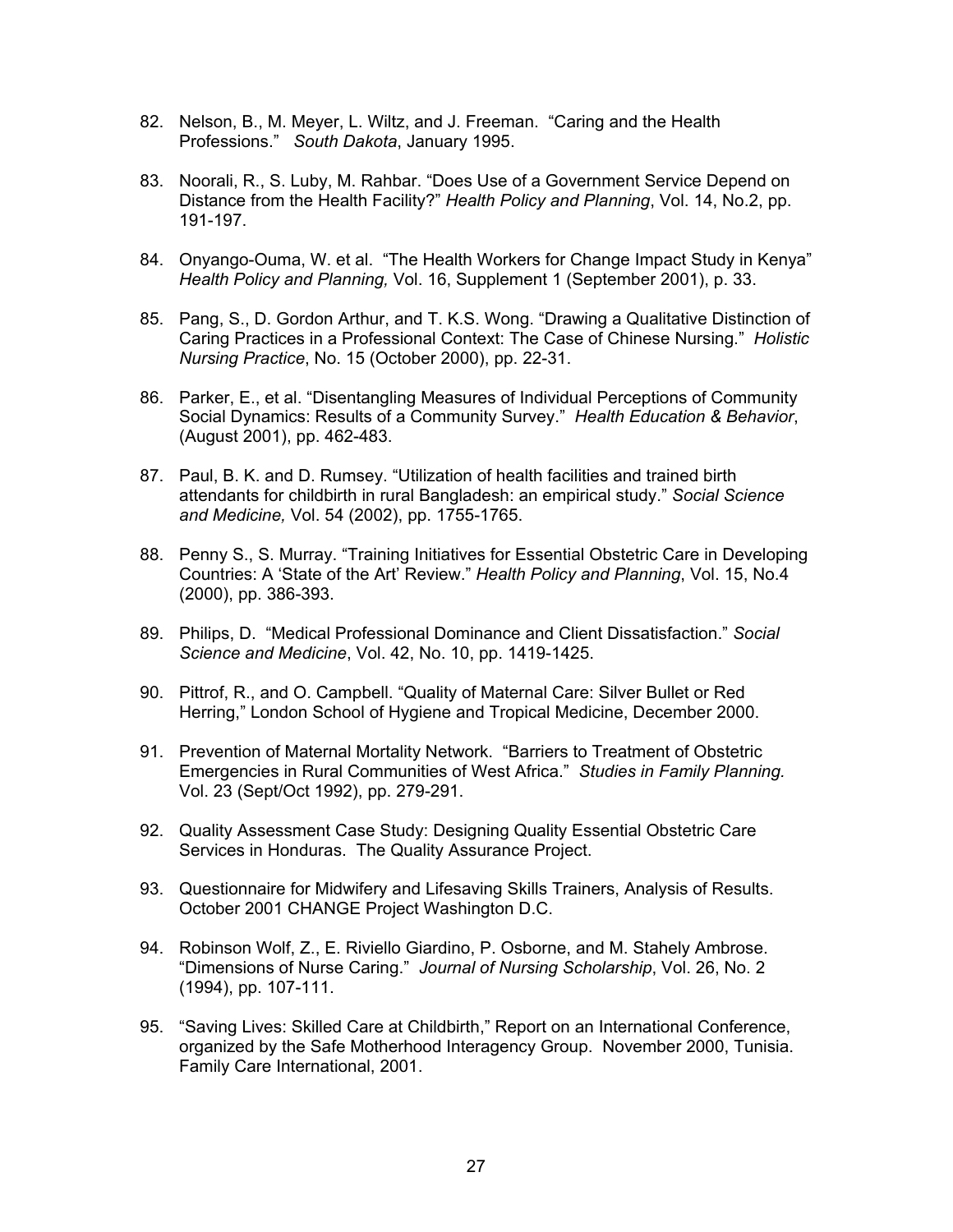- 96. Schilder, A. et al. "Being Dealt with as a Whole Person." Care Seeking and Adherence: The Benefits of Culturally Competent Care." *Social Science & Medicine,* Vol. 52 No.11 (2001), pp. 1643-1659.
- 97. Smith-Campbell, B. "A Case Study on Expanding the Concept of Caring from Individuals to Communities." *Public Health Nursing*, Vol. 16, No. 6 (1999).
- 98. Smith, H., and P. Garner. "Better Births Initiative: A Programme for Action in Middle and Low Income Countries in Making Childbirth Safer Through Promoting Evidence Based Care," Global Health Council Technical Report, May 2002, Washington, D.C. pp. 15-19.
- 99. Stephenson, A., R. Higgs and J. Sugarman. "Teaching Professional Development in Medical Schools." *The Lancet,* Vol. 357 (March 17, 2001), pp. 867-870.
- 100. Stoy, D. "Developing Intercultural Competence: an Action Plan for Health Educators." *Journal of Health Education*, Vol. 31, No.1 (Jan./Feb. 2000), p. 16.
- 101. Sullivan, M. et al. "Researcher and Researched-Community Perspectives: Toward Bridging the Gap." *Health & Education Behavior,* pp. 130-131.
- 102. Thaddeus, S, and Russell, N. et al. "Birth Preparedness and Complication Readiness: A Matrix of Shared Responsibility." Maternal and Neonatal Health Program (MNH) USAID/ JHPIEGO, Baltimore, Maryland, 2000.
- 103. Theron, G. B. "The Potential of Midwives Providing Primary Obstetric Care to Reduce Perinatal Deaths in Rural Regions." *Int. J. Gyn./Ob*., Vol. 70 (2000), pp. 367-371.
- 104. Thurlow, S., M. Plant, and E. Muir. "Making teamwork come alive: use of actors and multiprofessional co-leaders in small group teaching about teamwork." Commentary, *Medical Education*, No. 35 (2001), pp. 1066-1090.
- 105. Tinkler, A. and D. Quinney. "Team midwifery: the influence of the midwife-woman relationships on women's experiences and perceptions of maternity care." *Journal of Advanced Nursing,* Vol. 28, No. 1 (1998), pp. 30-35.
- 106. Tovey, P., Adams, J. "Primary Care as Intersecting Social Worlds." *Social Science & Medicine,* Vol. 52 (2001), pp. 695-706.
- 107. UNICEF Ahmed, Yasmin H., M. Hafizur Rahman, Fazlul Karim Chowdhury, Younus Ali Khan, and Halida Hanum Akhter, A Report on Baseline Survey for Assessment of Emergency Obstetric Care Services in Bangladesh, Bangladesh Institute of Research for Promotion of Essential and Reproductive Health and Technologies, Dhaka, March 1995.
- 108. Van Lerberge, W., et al. "When Staff is Underpaid: Dealing with the Individual Coping Strategies of Health Personnel." *Bulletin of the World Health Organization,*  Vol. 80, No. 7 (2002), pp. 581-584.